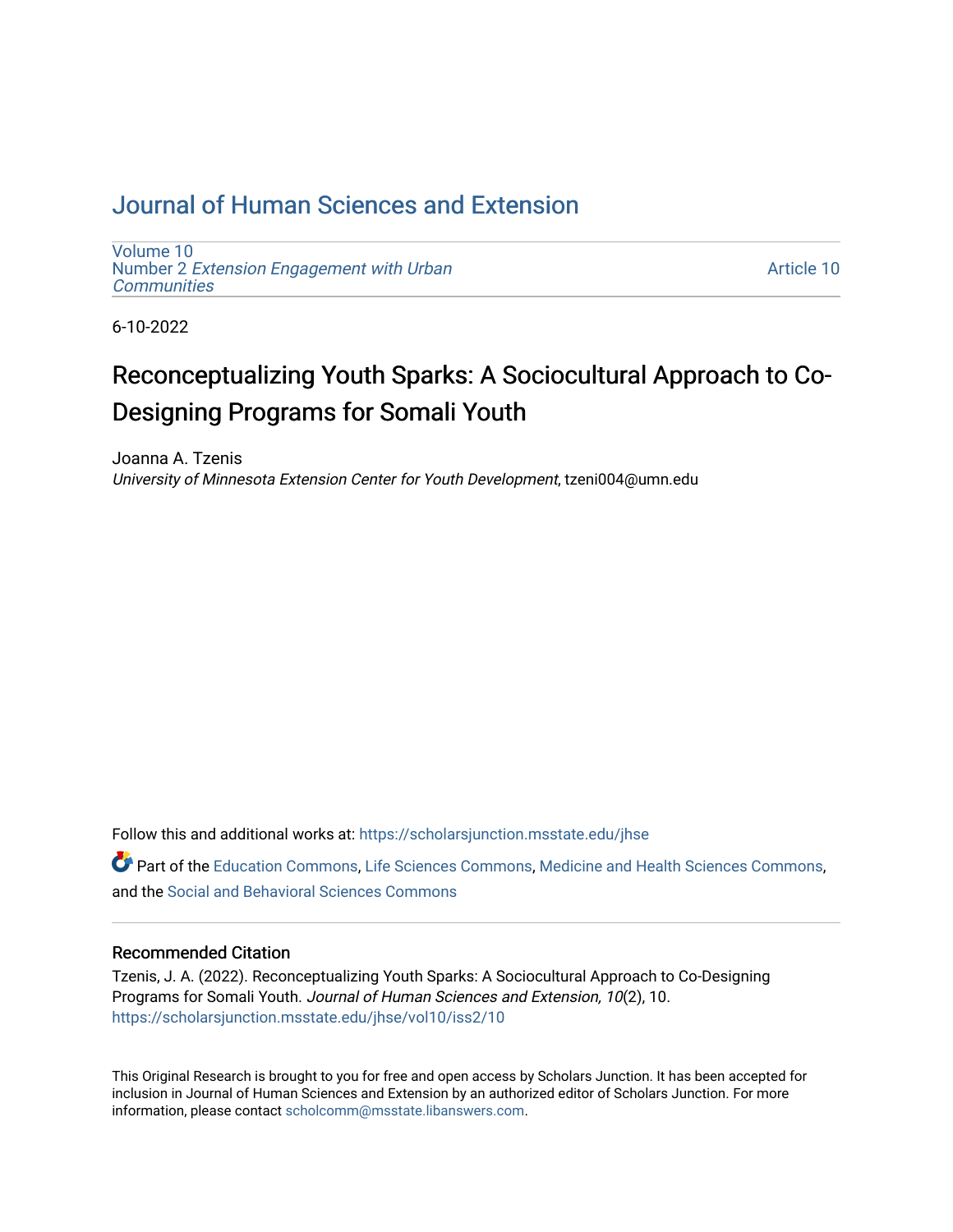# Reconceptualizing Youth Sparks: A Sociocultural Approach to Co-Designing Programs for Somali Youth

#### Acknowledgments

The programs in this study were supported by the Children, Youth, and Families at Risk (CYFAR) program with a 5-year grant from the National Institute of Food and Agriculture (NIFA) led by Principal Investigator Dr. Jennifer Skuza. I would like to thank Dr. Dorothy McCargo Freeman and Dr. Jennifer Skuza for their vision and leadership of this partnership. Thank you to my SYS colleagues for their partnership, commitment to make a difference, and for their trust in me to share their stories.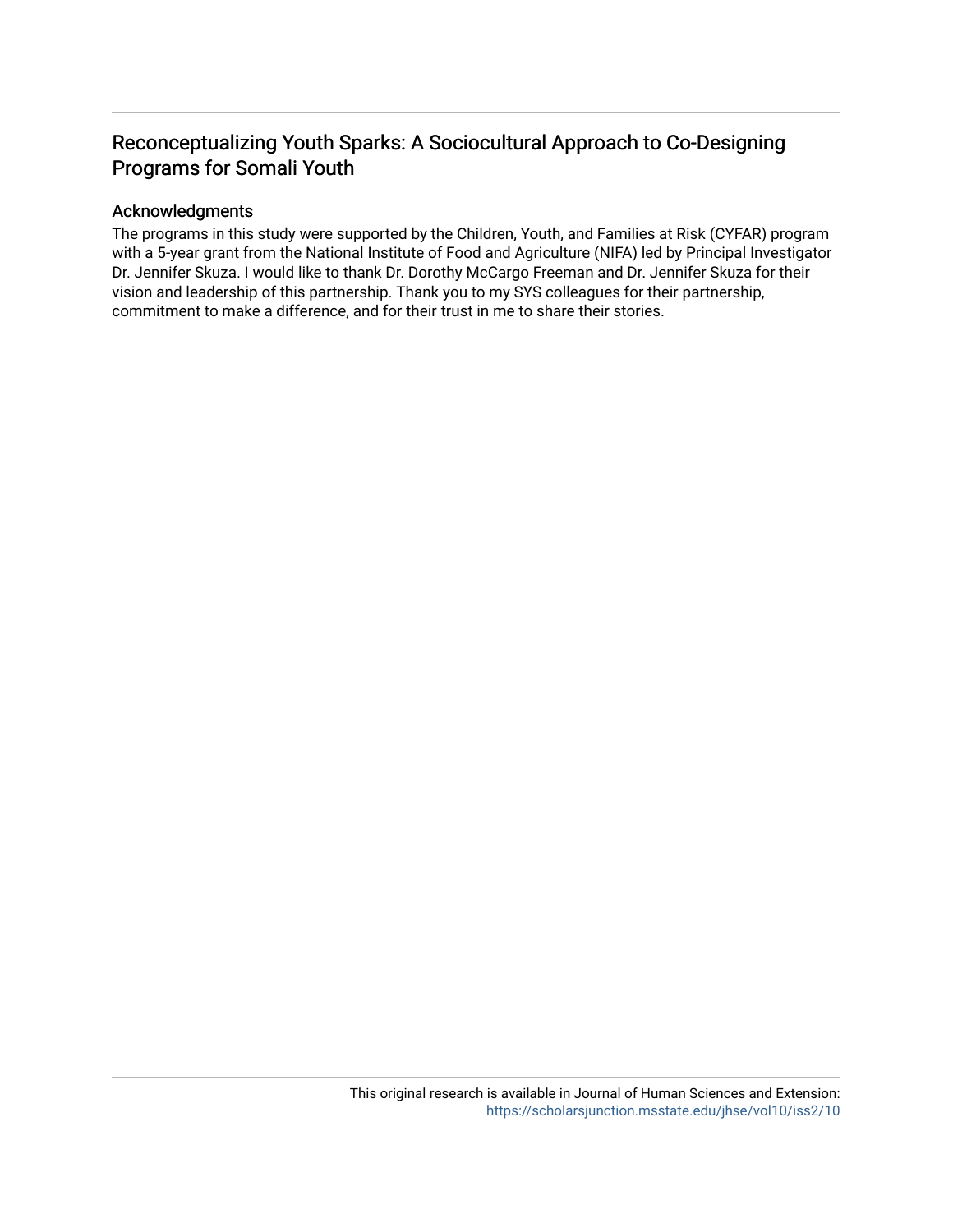# **Reconceptualizing Youth Sparks: A Sociocultural Approach to Co-Designing Programs for Somali Youth**

# **Joanna A. Tzenis**

*University of Minnesota Extension Center for Youth Development*

*The 4-H Youth Development Program has a long history of fostering positive youth outcomes. Recently, attention and resources have been invested in the development of a program model (i.e., the 4-H Thriving Model) that theorizes the program elements that lead to positive outcomes (Arnold, 2018). Less attention, however, has been given to the program design process by which and with whom 4-H programs are designed and implemented. This matters because a lack of a community-engaged design process may lead to outcomes disconnected from community self-interests or to the exclusion of youth who might view the program as irrelevant to their lives (Simpkins et al., 2017). Drawing from examples of a collaboration between Minnesota 4-H and a Somali youth-serving organization located in central Minnesota, this article discusses how a sociocultural perspective can be used to critique youth programs around the inclusion/exclusion of youths' broader social, cultural, and political contexts of development and socialization. Particular attention is given to the reconceptualization of sparks as socially situated, collective, and relational. The article concludes with a discussion of practical implications and future directions for Extension/4-H's community-engaged and ongoing program design processes.*

*Keywords:* community engagement, program design, youth development, Somali youth

The field of youth development has given increasingly more attention to the processes and conditions that foster youth thriving. This growing body of research steers the field away from a deficit-oriented approach to youth development and instead investigates the social conditions youth need for optimal development (e.g., Arnold, 2015, 2018; Balsano et al., 2009; Scales et al., 2011). Foundational to this asset-based approach (i.e., positive youth development) is the notion that young people thrive when they interact in social contexts that nurture their *sparks*—which refers to their interests and passions that inspire joy and intrinsic motivation to pursue meaningful futures (Scales et al., 2011). This body of literature argues that when youth sparks are nurtured and reflected in their social contexts by means of positive relationships and opportunities, youth feel empowered to pursue their own interests and act on their passions to contribute to the social good (Scales et al., 2011).

4-H, the largest youth-serving organization in the nation, has drawn on this body of research to develop the "4-H Thriving Model" (Arnold, 2018). This model theorizes how and why youth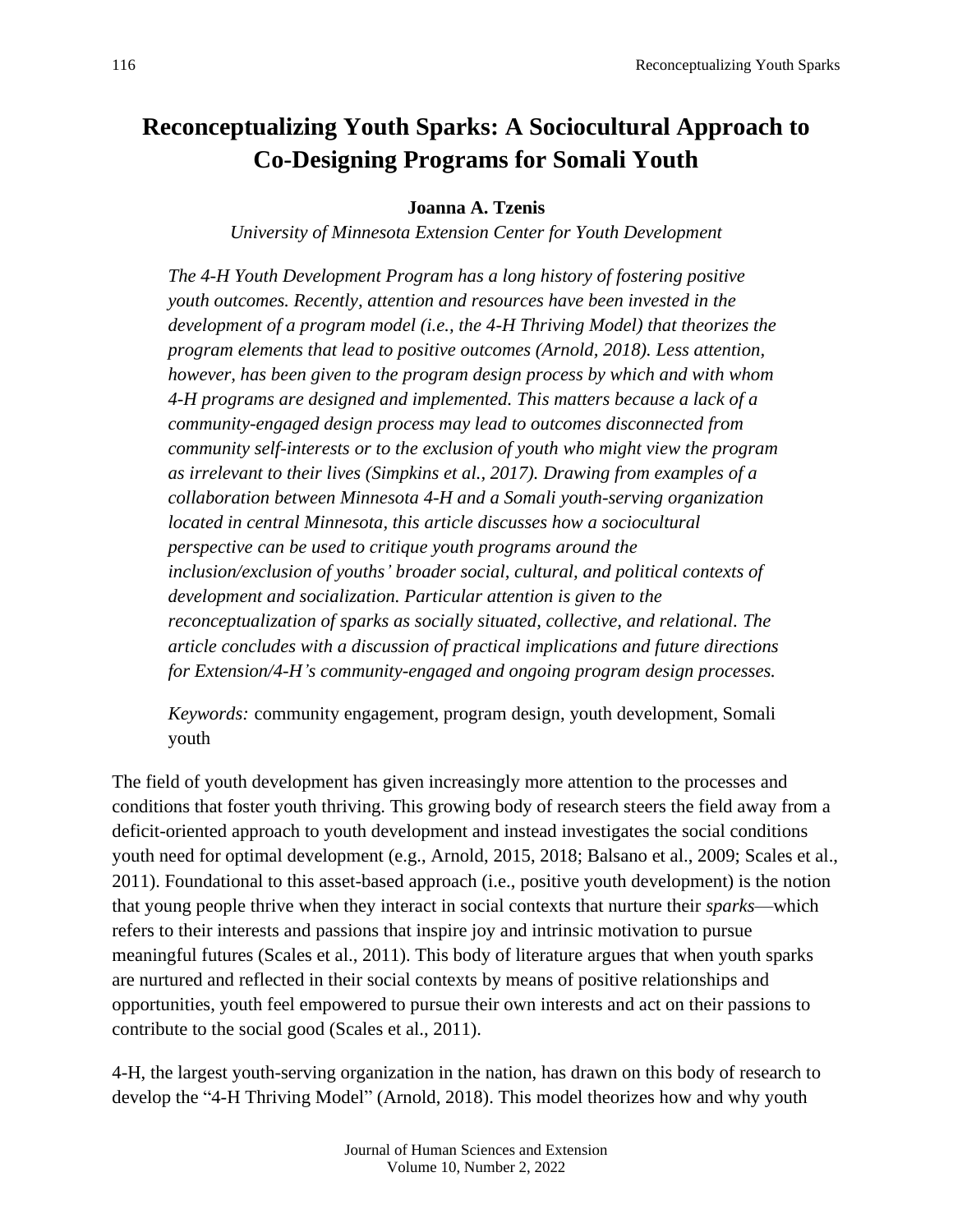who participate in 4-H consistently achieve positive developmental outcomes. Focusing on the 4- H program context, the model identifies elements that should be included in program design to support youth thriving, with the aim of nurturing youth sparks lying at the heart of the model. This model offers 4-H a consistent, research-based framework that has served as an impetus for 4-H professionals nationwide to use more intentional and uniformed program design strategies to optimize youths' opportunities to thrive through participation in 4-H. Yet the uniformity of this model can implicate its effectiveness if it does not consider "broader ecological conditions" influencing youths' development and socialization (Lerner, 2020, p. 150).

Arnold and Gagnon (2020) are leading a task force to "update" the model examining with specificity around what program activities are effective "for whom and under what conditions" (p. 14). This step of "testing" the model's effectiveness for youth of diverse backgrounds is an important step in refining the model with equity in mind. Still absent from the conversations, however, is the *process* by which and with whom these high-quality 4-H programs are designed and implemented. This matters because a design process void of community collaboration and engagement may lead to outcomes disconnected from community self-interests or to the exclusion of youth and families who view the program as irrelevant to their lives (Simpkins et al., 2017). This article argues that the 4-H Thriving Model would benefit from the inclusion of a program design process that enables 4-H educators to consider and engage with youths' myriad contexts of development and socialization to ensure youth have equitable opportunities to thrive and live a life of value.

To support this argument, in this article, I examine youth programs designed with and for Somali youth in urban areas in central Minnesota. I use a sociocultural lens to reconceptualize 4-H program elements as situated within relationships with others and the broader social, cultural, and political systems in which they live (DeJaeghere, 2022). Particular attention is given to the model's most central concept, "sparks." The dominant narrative and conceptualization of sparks within the 4-H Thriving Model have been individualistic in nature. For instance, the 4-H thriving model webpage describes sparks as being "deep within" an individual, implying youth arrive at a youth program in possession of a latent spark that needs to be "discovered" (Extension Foundation, n.d.). This paper offers an alternative and sociocultural conceptualization of sparks as socially situated, collective, and relational. This conceptualization does not necessarily refer to youth relationships with trusting and caring adults in their program context (see Balsano et al., 2009). Instead, this conceptualization is an analytical frame for examining how youths' lives are interconnected with others and broader social worlds within which (and across which) they live, interact, and strive to live a life they consider good and valuable (DeJaeghere, 2022).

This article has two aims. The first aim is to identify and operationalize a community-engaged program design process that facilitates the development of high-quality 4-H youth programs inclusive of and responsive to youths' broader social contexts. The second aim is to empirically examine the social and cultural complexities and contradictions inherent in building and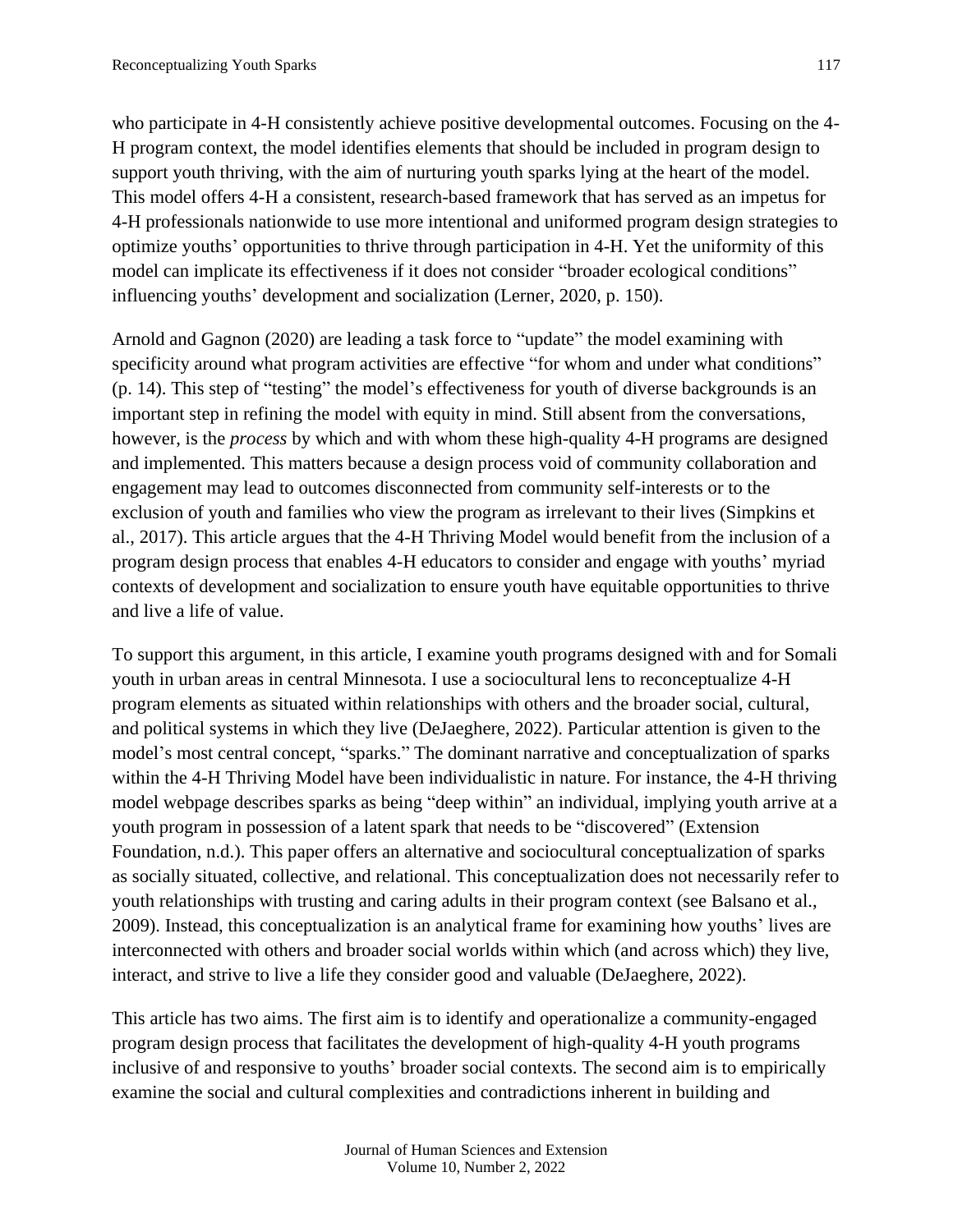implementing a youth program centered around youths' sparks. This article draws on a developmental evaluation process that was used to contribute to the ongoing development of youth programs designed with and for Somali youth living in urban areas of central Minnesota. It explicates, drawing on engagement strategies identified by Timmons and Dworkin (2020), how Extension and 4-H professionals can recognize and engage with the underlying social, cultural, and political conditions influencing youths' development when designing youth programs.

# **Literature Review**

#### **Rethinking 4-H Program Design Processes**

4-H, like all Extension programs, consists of research-based, nonformal educational activities conducted in partnership between communities and universities (Peterson, 2015). While initially a rural program designed to prepare youth for future careers in agriculture, 4-H currently serves nearly six million youth in every geographic pocket of the national landscape and focuses on fostering youth learning and leadership outcomes around current issues such as climate change, food security, and civic engagement (4-H, 2021). And yet, while 4-H's project areas and geographic locations have evolved through time, until the introduction of Arnold's (2018) 4-H Thriving Model, its program model has remained relatively unchanged and unexamined since its rural origin (Arnold, 2015).

Although the program model has remained relatively unchanged, it does not mean program design has been neglected throughout Extension and 4-H's over 100-year history. Seevers et al. (1997) highlighted the interconnectedness of planning, implementation, and evaluation and encouraged the use of logic models to help Extension professionals adapt programs to changing contexts. This improved staff's conceptual knowledge of how a program works toward its intended outcomes, but there was little evidence that Extension professionals used this knowledge to improve practice, nor if it had the intended community impact (Arnold, 2015). Further, Donaldson and Franck (2021) highlight the limitations of logic models in Extension, noting how they do not account for context and do not allow for program adaptability and innovation. Further, Arnold and Gagnon (2020) clarify the difference between a logic model which describes program activities and a theory of change, which explains "how a program works, for whom, and under what conditions" (p. 14).

Arnold's work (2015, 2018) has most significantly advanced 4-H's program design efforts by translating current research in youth development to program practice. Specifically, Arnold (2018) developed the 4-H Thriving Model, which identifies four elements that comprise a highquality program:

• Youth sparks, the concept developed by Benson and Scales (2011), which refers to the interests and passions young people have within them, cultivate joy and prompt action for their own well-being and larger society;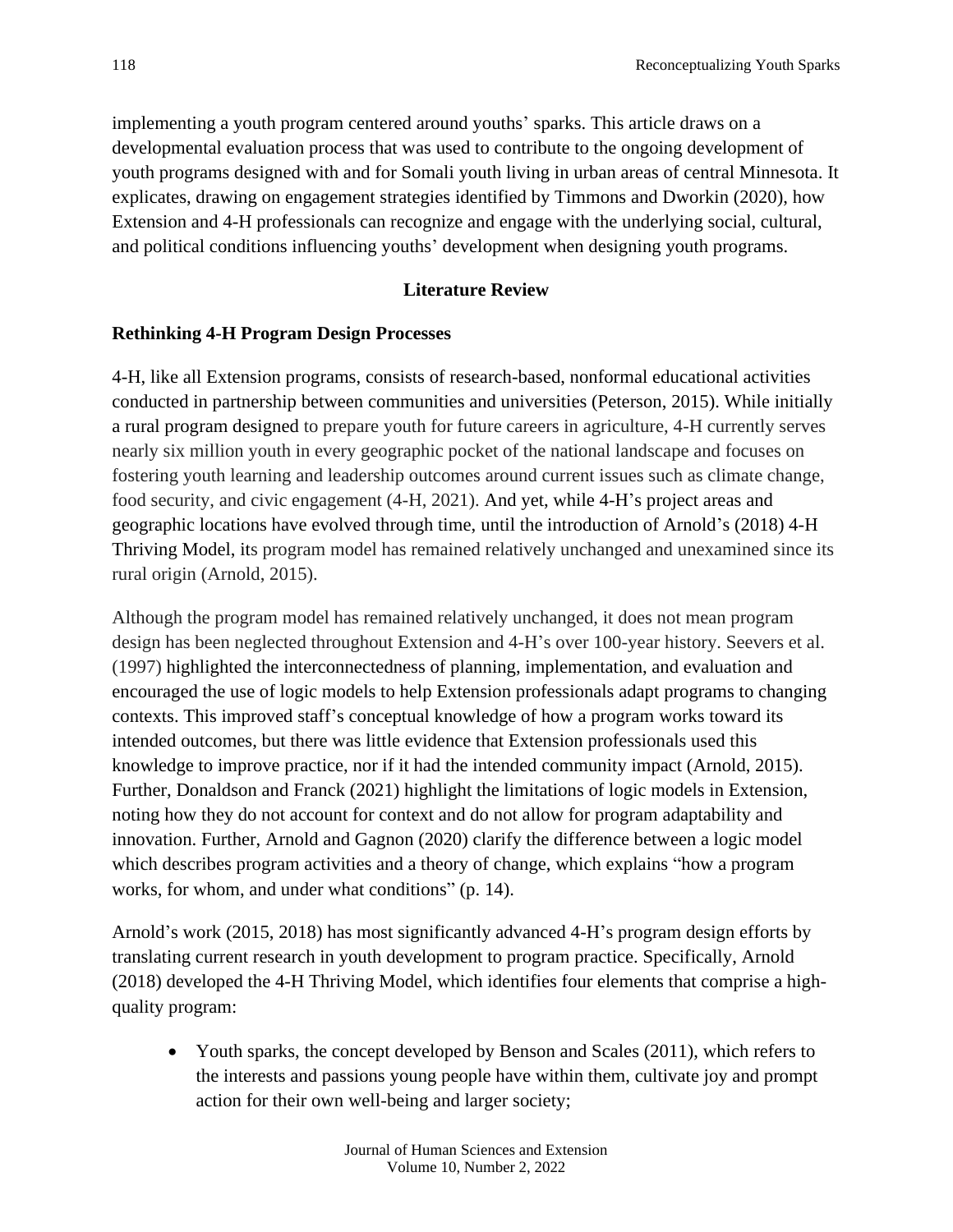- Developmental relationships with peers and adults that encourage growth, express care, expand possibilities, offer support, and share power and respect the young people (Search Institute, 2014);
- the quality (rather than quantity or dosage) of youths' engagement; and
- a sense of belonging.

The model's theory of change suggests that if youth engage with a high-quality programmatic context, within which their sparks will be nurtured, they will develop a thriving orientation that leads to positive developmental outcomes, and eventually, longer-term outcomes around their overall well-being and happiness (Arnold, 2018).

This model offers a robust framework for building program elements that nurture youths' sparks, thus positively influencing their developmental outcomes. Still, the Thriving Model's starting point is the program context, implying that all youth arrive at and experience programs in universal ways (Fields, 2020). Yet, research on culturally responsive youth programs demonstrates the differential effects programs have on youth, arguing that youth only experience the positive outcomes when the programming structure is relevant and responsive to the social, cultural, and political contexts in which youth live (Ngo, 2017; Simpkins et al., 2017; Suarez-Orozco et al., 2018). Moreover, Geldhof et al. (2013) conceptualize youth thriving as a "mutually influential relationship" (p. 1) between the individual and context. This conceptualization suggests that assets youth gain from a diversity of ecological contexts may be "integrated within and across contexts" (p. 4) to facilitate youth thriving and improve the likelihood that young people will, in turn, be positive contributors to their various social ecologies. These social ecologies, or social contexts in which young people live, interact, develop, and contribute include but are not limited to program contexts. This suggests that for youth programs to maximize impact on youths' positive development, the social situatedness of youths' sparks (i.e., the myriad social contexts that might eclipse or nurture their passions) ought to be considered and included in program design to align with and validate youths' assets across contexts (Scales et al., 2011). This requires programmers to have a broader understanding of young people's social arrangements and to design concordant youth programs. Lerner (2020) argues from the opposite perspective asserting that any "standard implementation" of a youth program "would be doomed to fail" because it does not consider or honor the myriad contexts in which youth live and interact (p. 152).

Case in point, DeJaeghere (2022) demonstrates with evidence from programs in India, Tanzania, and Uganda, that out-of-school time youth programming that disproportionately focused on individual life skills to promote individuals' social behavior or to increase youths' productivity in society did not achieve desired youth outcomes because the program insufficiently considered the "value orientations and social relations of power that might be implicated in the use of these skills in different settings" (p. 77). This evidence suggests that additional social conditions,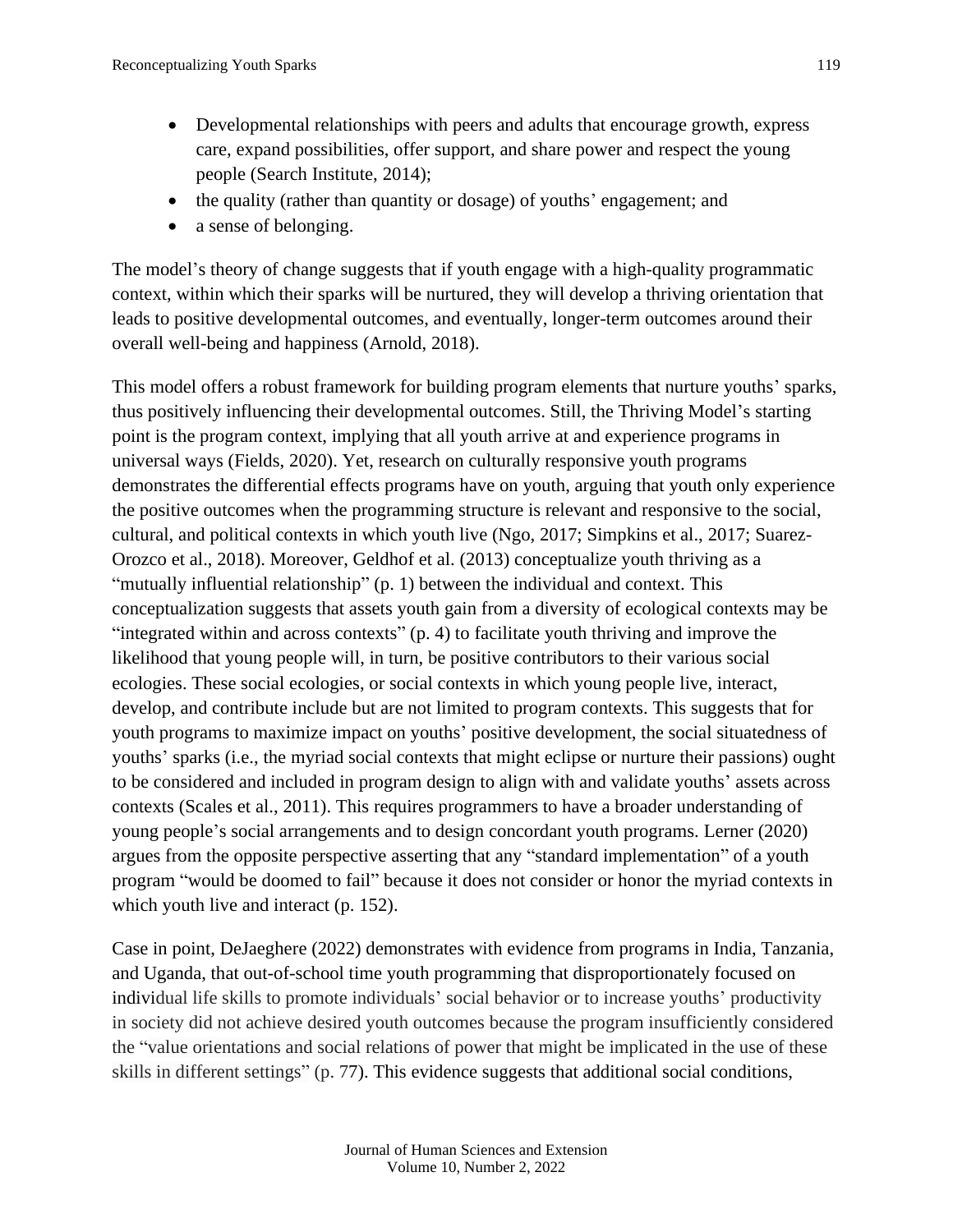values, and perspectives can constrain or support youths' abilities to enact the skills they gained in a youth program, and these conditions should be identified and addressed in program design.

Similarly, Baldridge's (2014, 2020) case study of youth programs designed for Black youth in U.S. urban areas demonstrates how the "social and political complexity" in youths' lives "is often overlooked" when designing these youth programs (2020, p. 618). Different and more deleterious than assuming a universal youth program experience, this research found that staff supporting community-based programs in urban areas felt pressure (namely by funders) to identify false deficits tied to tropes characterizing Black youth as "at-risk" to themselves and society (Baldridge, 2014). Rather than recognizing and cultivating youth assets, programs were designed to help youth acquire what they were unjustly characterized as lacking, such as certain life skills and/or empowerment needed to overcome deficits to achieve a specifically neoliberal conceptualization of success (i.e., academic or economic success). Baldridge (2014) argues that "broader that systems of oppression," such as racism, affect youths' abilities to use their skills and act on their passion (p. 621). Like DeJaeghere, Baldridge argues that for Black youth living in urban areas to develop a thriving orientation in their youth programs, these systems should be addressed and interrogated in youth program design.

These studies reveal that when youth programs fail to consider and engage with the myriad sociocultural conditions that influence young people, they are unlikely to achieve desired youth outcomes. On the level of theory, the 4-H Thriving Model is positioned to do this effectively because youth passions and interests are at the model's center. Yet, the framing of youth sparks as individually possessed, awaiting discovery and exploration, obscures the roles of broader contexts (e.g., geographic, cultural, racial, socioeconomic, familial) influencing youths' development and socialization. Conceptualizing sparks are as socially situated, collective, and relational, as I propose in this article, would oblige 4-H and Extension professionals to understand youth sparks within the diverse, complex, sometimes oppressive contexts that influence them. This would require that 4-H professionals engage in a process to understand and then include this knowledge in program design. In the next section, I draw on bodies of literature from institutional community engagement and culturally responsive youth programs to propose a process for Extension and 4-H professionals to understand youth in their broader social ecologies.

# **Understanding Youth Sparks Through Community-Engaged Program Design**

In this section, I draw on institutional community engagement and culturally responsive youth program literature to operationalize an engagement process for building youth programs responsive to and inclusive of the myriad contexts influencing youths' development and socialization—and ultimately their sparks. These bodies of literature support the argument that community engagement is a critical process for designing high-quality youth programs with youths' sparks at the center.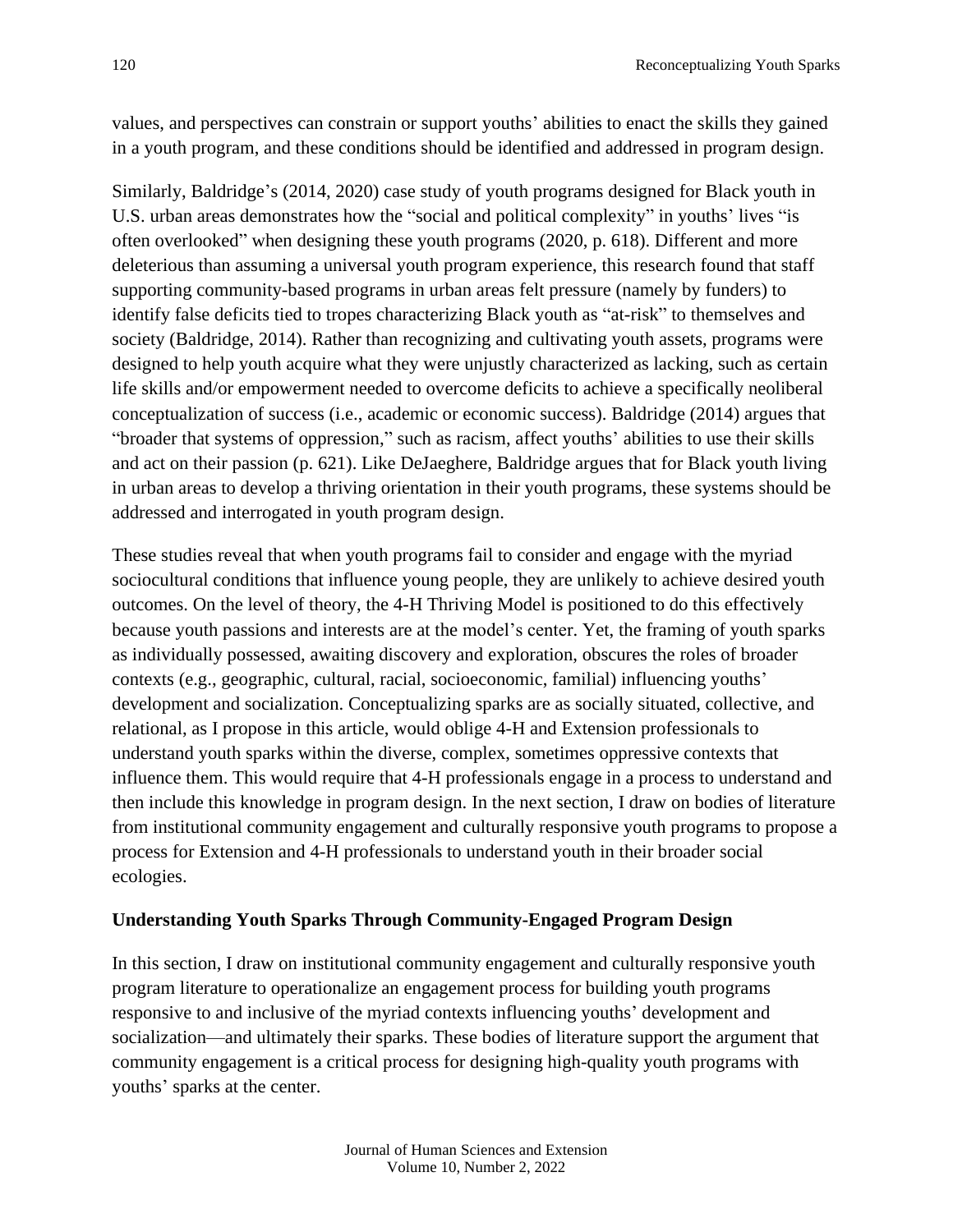Community engagement refers to a process of working collaboratively in a way that is mutually beneficial and that integrates the knowledge and skills of the community and the institution to effect positive social change (Ahmed & Palermo, 2010**;** Cook & Nation, 2016). Unlike a structured program model with a clear theory of change, community engagement consists of processes, strategies, and a set of principles around a partnership with trust and reciprocity (PennState College of Agricultural Sciences, 2021). It is flexibility carried out based on the nature of the collaboration, the purpose for engagement, and the sensibility to collaborators to adapt said framework with changing circumstances (PennState College of Agricultural Sciences, 2021).

For most public institutions, community engagement is part of their mission (Cook & Nation, 2016). Universities' community engagement strategies include community-university research projects, student service-learning projects, and Extension programs. (Cook & Nation, 2016; Fitzgerald et al., 2012). Universities irrefutably have resources and knowledge to address social issues with local communities. However, they often fall short in the development of community trust (Barajas & Martin, 2016; Cook & Nation, 2016). Semesters or grant funds ending can prompt a university to exit from its community partnership, even though the social issues that affect communities persist and evolve. Because of the distrust that results from the temporal nature of many university-community partnerships, public engagement scholars (e.g., Cook & Nation, 2016; Fitzgerald et al., 2012) recommend that university administrators look to Extension as a primary unit through which they can live out their Land Grant mission because of its embeddedness in local communities (Franz, 2014). However, Extension is also equally criticized for retrofitting programs designed for rural audiences in non-rural settings, limiting a program's capacity to affect individual and community change in urban areas (Goalach et al., 2017).

Given the rapidly diversifying and shifting demographics and the blurring boundaries of urban, suburban, and rural areas, there is a need for Extension to employ innovative, communityengaged strategies to ensure 4-H and all Extension programs are relevant and responsive to changing demographics and diverse societal structures in which people live and interact. The young population is especially rapidly diversifying and shifting to new geographic locations (Frey, 2018). This places a great responsibility on 4-H, the largest youth-serving organization in the nation, to find new and meaningful ways to engage young people in 4-H programs.

Research on culturally responsive youth program design identifies ways programs can ensure youths' cultural characteristics, experiences, and perspectives are represented and included in program structure and staffing. For example, structuring "downtime" helps youth connect with peers and adults and allows freedom to talk about what's important in their lives (Simpkins et al., 2017; Wong, 2010). Similarly, Ngo's (2017) study of an afterschool program for Hmong youth suggests that staff who function as "cultural brokers" can support ethnically and racially minoritized youth to navigate the contradictions of belonging in both dominant cultures and their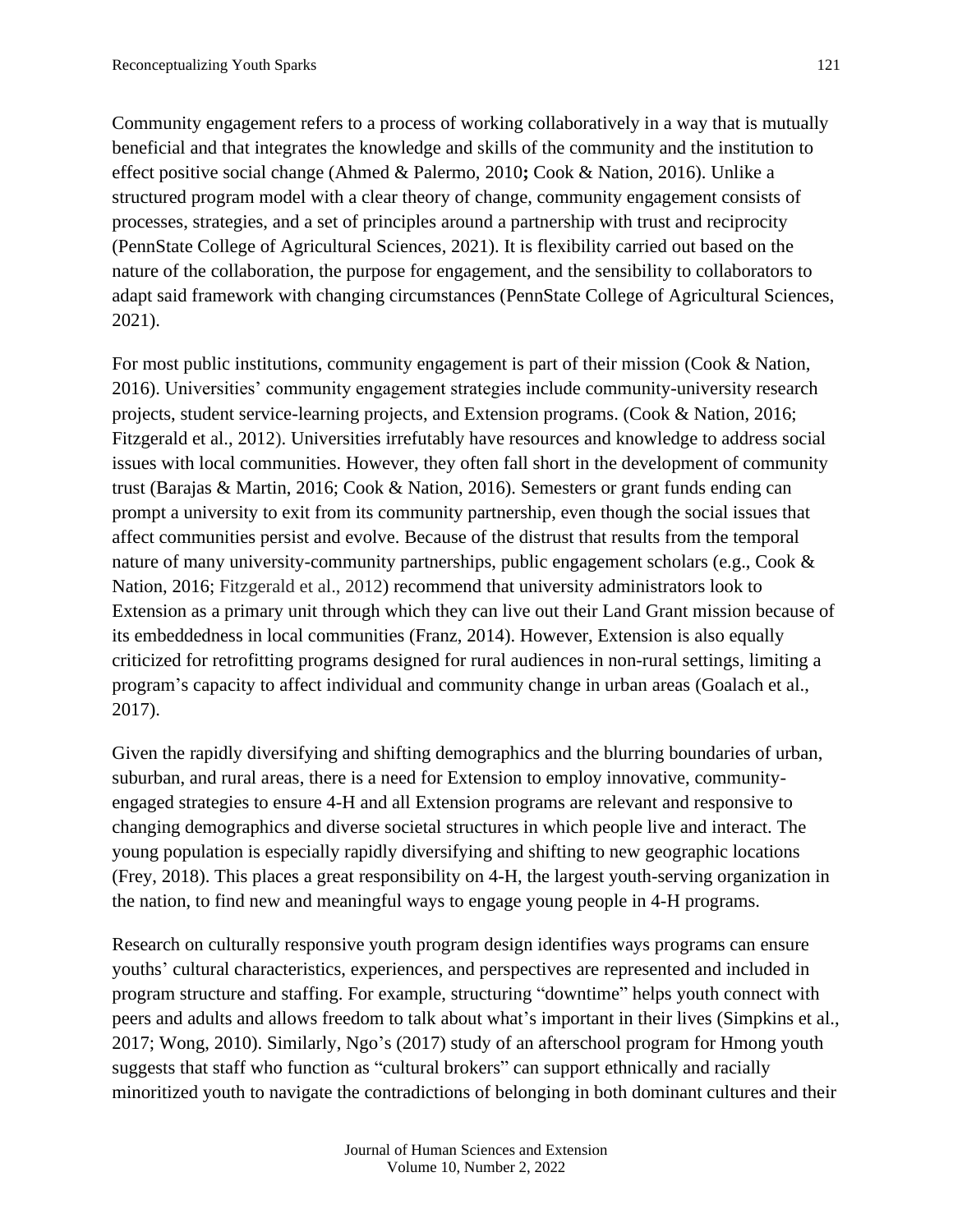families' cultural or origin (Ngo, 2017). This points to the need to understand and include family knowledge in program activities (Bryan, 2005). A strategy to gain this community knowledge might require staff to visit homes and community gathering sites. Suárez-Orozco et al. (2018) recommend engaging immigrant-oriented youth workers who youth and families alike can trust. Notably, these strategies identified in culturally responsive youth work literature represent a tacit acknowledgment of a cultural and racial divide (and power differential) between youth development professionals and the youth and families they serve.

#### **Engaging Somali Youth, Families, and Communities Around Shared Passion for Education**

The aforementioned strategies are helpful for creating an inclusive program for immigrant or racially and ethnically minoritized youth. Still, these strategies assume young people and families have already committed to participate in a program and do not explicitly address the process that must occur to ensure youth and families trust and *choose* 4-H as an opportunitymaking space for young people. This is especially important in urban areas, where Extension/4- H is broadly perceived as a rural program and is less trusted in urban areas (National Urban Extension Leaders, 2015). Arnold (2015) explains that the "success of 4-H programs is contingent upon the specific interest and *engagement* that brings youth to the program" [my emphasis] (p. 57). Much attention has been given to the role of youths' interests, seemingly guided by the assumption that youths' individual interest/spark, which in 4-H is often characterized as and conflated with youths' project area, will be sufficient motivation to join a program. This individualist perspective leaves social structures and power unexamined.

To this end, this next part of the review examines effective strategies for engaging Somali families from the perspective of Extension professionals with a different cultural background. These strategies lay the foundation of and framing for my findings and analysis of youth and family engagement around a shared, collective passion and interest. I specifically examine how I relied on engagement strategies outlined by Timmons and Dworkin (2020).

Timmons and Dworkin (2020) recognized the need to engage African families in Extension programs but noted there was little guidance on how to do it. They identified promising strategies for African family engagement in Extension programs. A primary recommendation was to collaborate with the community around the shared value of education. As shared in previous publications of this research (see Tzenis, 2018, 2019), for Somali families, education is a highly esteemed cultural value that tends to belong in the parenting domain of mothers (Hassan, 2018). Somali mothers view being educated not as an end goal to be achieved but as a cultural value to be embodied. Somali mothers tend to believe an educated person represents a cultural ideal of what it means to be both Somali and Muslim (Tzenis, 2019). Many Somali young people share this value orientation toward education. For Somali youth, education is perceived as a means to securing valued futures such as earning a livelihood that enables them to reciprocate the care they received from their parents, to contribute to the greater well-being of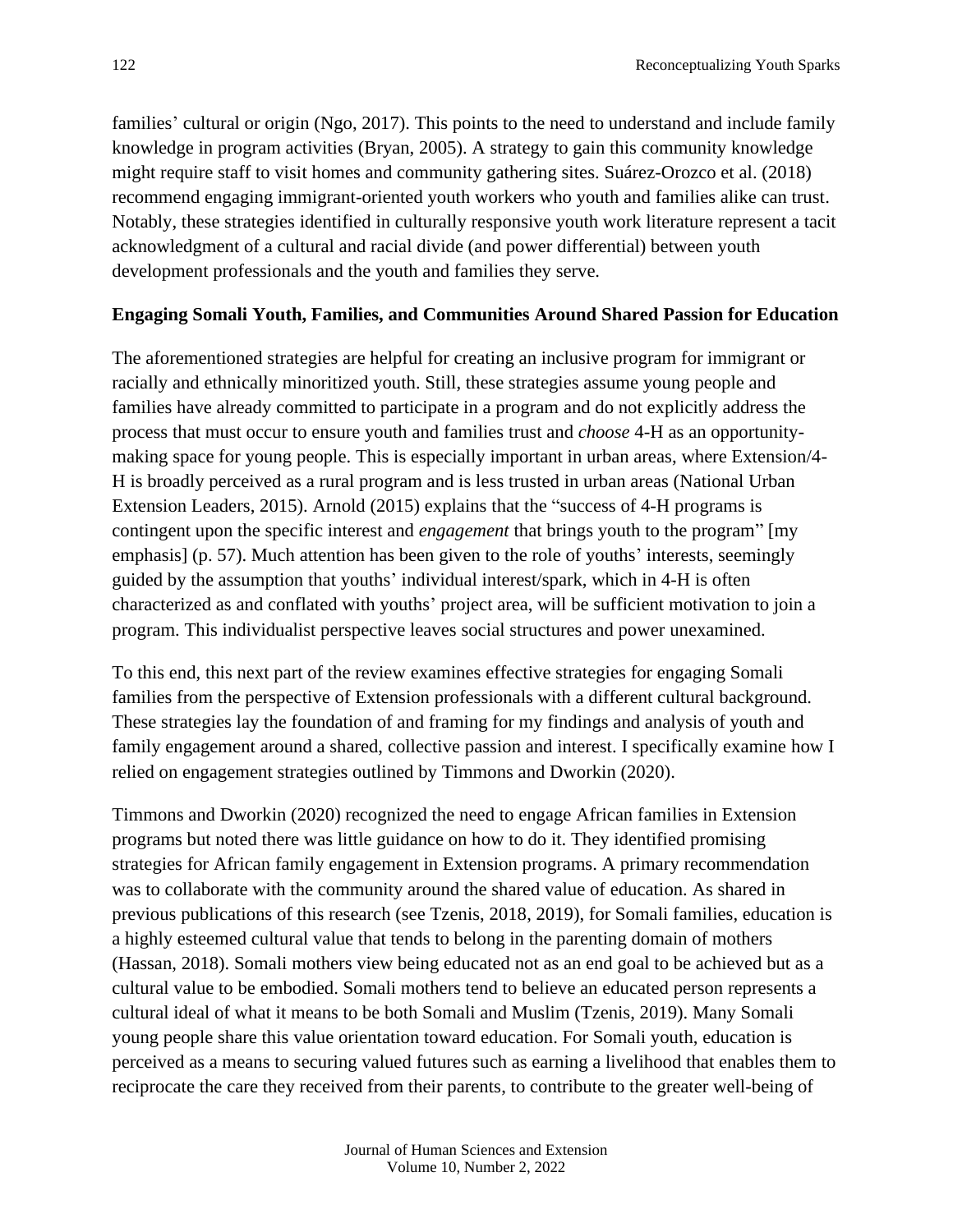their community, and to negate anti-Muslim and anti-Black racism stereotypes they experience in school that attempts denigrate their intelligence and self-worth (Tzenis, 2018, 2019). Education for Somali families is a value and passion shared and nurtured by family, community, and faith—serving as motivation to pursue a valued life (Tzenis, 2019). Education is also viewed as a source of empowerment and transformation in response to unequitable social structures and systems constraining their opportunities to thrive (Tzenis, 2018). From this sociocultural perspective, education can be viewed as Somali youths' spark that is situated and related to broader diverse, complex, and sometimes contradictory contexts.

Education is thus an asset for engaging Somali youth in programs designed to nurture these sparks (Skuza, 2019; Timmons & Dworkin, 2020). But this engagement in nonformal educational settings is complicated by the cultural perspective of Somali families in that educational settings ought to be rigorous and highly academic. Out-of-school time activities are viewed as disconnected and even at odds with their families' cultural ideals (Tzenis, 2018). To address issues of disconnect or diverse perspectives such as this, Timmons and Dworkin (2020), like Ngo (2017), recommend that Extension staff connect and collaborate with "cultural brokers" (p. 193), referring to people who can help break down cultural barriers of misunderstanding and mismatched worldviews between Extension professionals and families. Finally, Timmons and Dworkin (2020) identify personalized communication with families to facilitate trust and mutual support as a likely effective strategy. Communication is especially critical for Somali families as Somali people have a strong oral history; the Somali language was not written down until the early 1970s (TPT Twin Cities PBS, 2017).

These engagement strategies offer promising and involved ways in which to engage Somali youth in Extension/4-H programs by appealing to their shared spark (i.e., education) and taking time to understand diverse social contexts that shape this spark. Still, without a clear operationalization of these strategies in practice–and the challenges and opportunities they present–these suggestions risk remaining a programmatic ideal never reified in practice. The following sections demonstrate how these strategies played out in a community-engaged program design and delivery process between Minnesota 4-H and a Somali youth-serving organization.

#### **Methodology**

#### **Program Context**

The process of community-engaged program design featured in this article focuses on a partnership between the University of Minnesota Extension 4-H youth development program and a Somali youth-serving organization in central Minnesota. These two organizations came together to combine resources and develop a sustainable program model that prepares Somali adolescents (ages 11-15) for futures in education in a way that nurtures and develops their and their families' cultural values (see Skuza, 2019). This partnership yielded three youth programs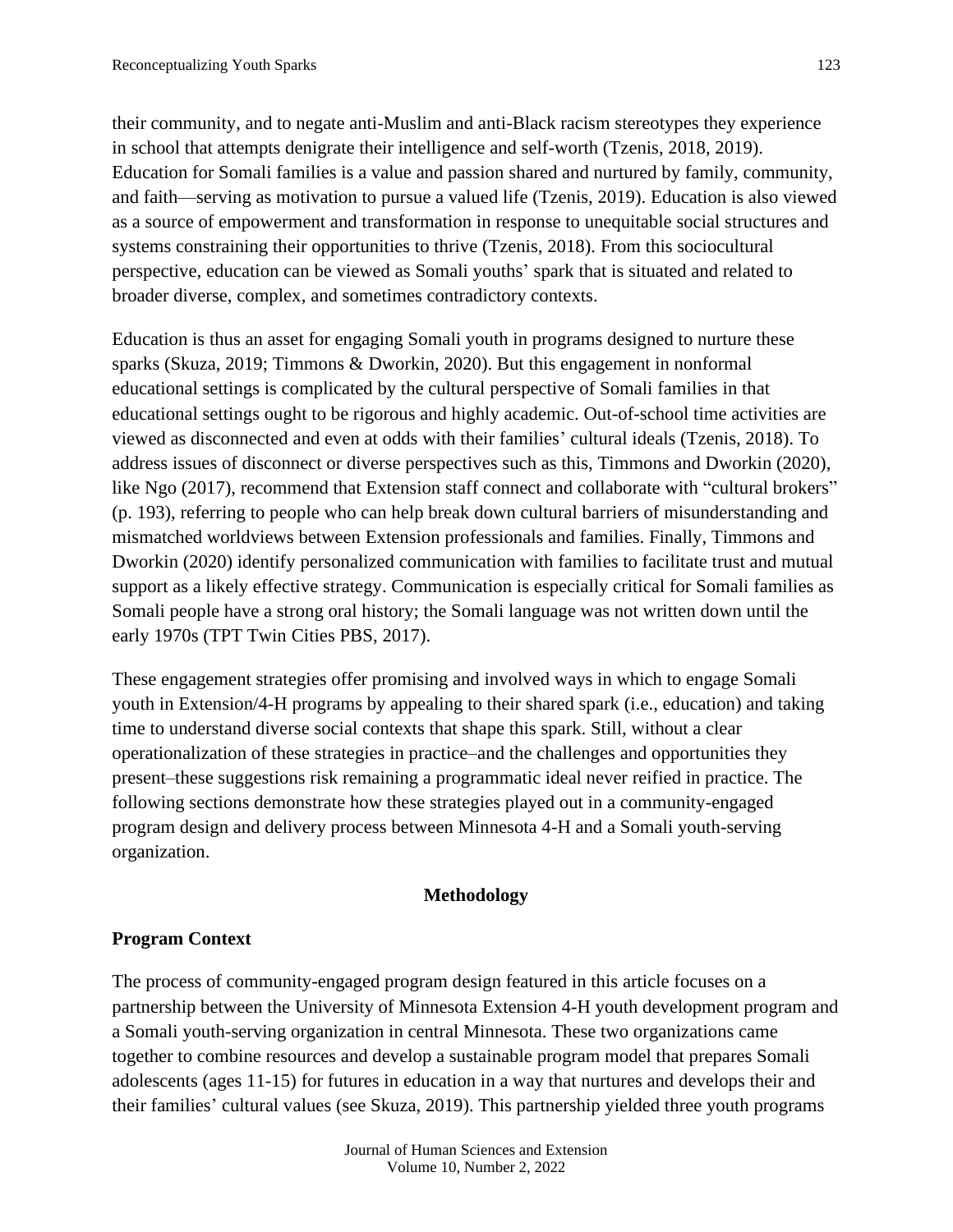focused on science, technology, engineering, and math (STEM) and was supported by various funding sources, including from an intermediary youth funding foundation and a five-year National Institute of Food and Agriculture (NIFA) grant facilitated by the Children, Youth, and Families at Risk (CYFAR) program.

Minnesota 4-H's community partner, Somali Youth Strength (SYS; pseudonym), is a nonprofit organization started by a small group of Somali millennials as a response to issues they identified in their community, such as high school dropouts, a growing rift between youth and elders, and a small group Somali youth in the Twin Cities community being recruited by terrorist groups. The executive director named education as "the answer" to promoting Somali youths' capacities to thrive because of the hope and motivation for an alternative future it instills in youth and families (SYS, personal communication, August, 2015). SYS's main office is located on the edge of the University of Minnesota campus and a block away from an urban neighborhood that is home to the largest immigrant population. More broadly, Minneapolis is home to the largest Somali population in North America. The Twin Cities (i.e., Minneapolis/St. Paul and surrounding areas) was a key place for resettlement for Somali families who had been displaced from their home country following the Somali Civil war, based primarily on word of mouth that described Minnesota as a place of good employment with good schools and excellent refugee services (Omar, 2011). This partnership co-created youth programs in Minneapolis, St. Paul (second highest Somali population in the state) and a Minneapolis suburb with a rapidly growing Somali population.

CYFAR funding for this collaborative work began in 2013 and lasted through 2018. The first year was dedicated to program planning. A new program was implemented each year through 2016. Sponsored funds paid for SYS personnel, program supplies, youth field experiences, Extension professionals' effort on the project, and evaluation resources. Within these five years, 101 Minnesota youth of Somali heritage participated in 4-H. The project's evaluation findings on youth outcomes suggested this program made an impact. The youth felt more prepared for their educational futures, became skilled problem-solvers, and learned to more deeply value making positive choices (Skuza, 2019). Table 1 lists pseudonyms used for youth, SYS staff, and mothers.

|                      |                   | <b>Pseudonyms:</b>     | <b>Pseudonyms:</b> | <b>Pseudonyms:</b> |
|----------------------|-------------------|------------------------|--------------------|--------------------|
| <b>Site Location</b> | <b>Start Year</b> | <b>Program Leaders</b> | Youth              | <b>Mothers</b>     |
|                      |                   |                        | Fardowsa, Noura,   |                    |
| Suburb               | 2014              | Hassan                 | Abdirahman         | Naima, Asma        |
| St. Paul             | 2015              | Anwar, Ali             | Abdikadir, Ibrahim | $- -$              |
|                      |                   |                        | Aisha, Sadiiq,     |                    |
| Minneapolis          | 2016              | Ruquia, Abdifitah      | Hamdi              | Hamdi, Fartun      |

|  |  |  | <b>Table 1. Participant Pseudonyms</b> |
|--|--|--|----------------------------------------|
|--|--|--|----------------------------------------|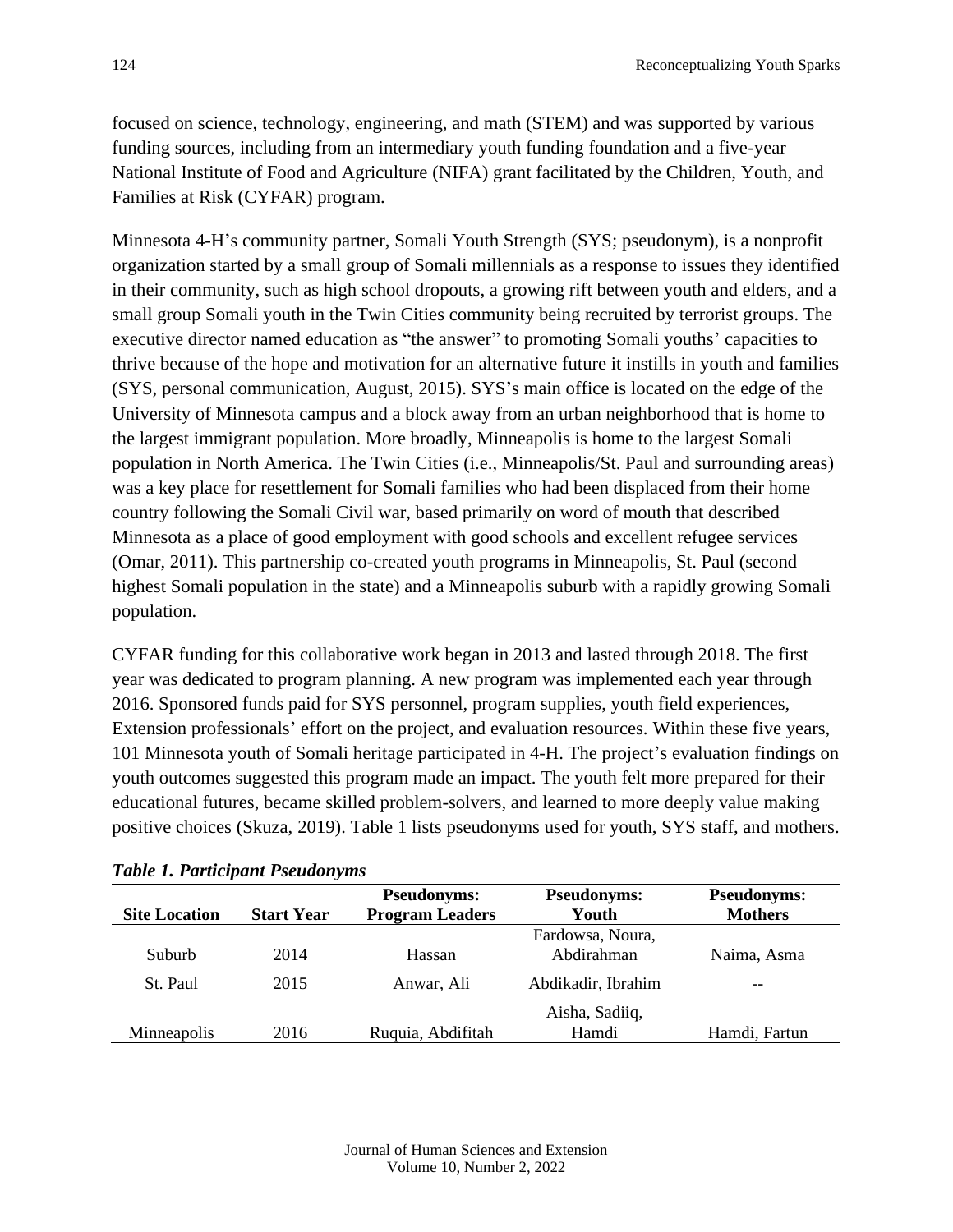#### **Positionality**

As an Extension professional providing leadership to this work at each local program site, my charge was to learn about the community with whom I would be working and reflect on myself in relation to the community. On one of my first days at the Minneapolis-based program site, Hamdi, mother to two youth participants, handed me two books on Islam. She instructed that I read these books because "You work with us now. You must learn. When you hear Muslim, you think of Hamdi." She wanted to ensure I knew that she, her children, and her community were *good* people. In this interaction, Hamdi directly identified these "broader political structures and systems of oppression" (Baldridge, 2014, p. 621), namely, anti-Muslim racism, that needed to be "interrogated," not just in the youth programs themselves, but in the interactions between me, a white woman representing an institution, and the youth and families with whom I build relationships. This required personal reflection and reflexivity, whereby I interrogated the cultural, political, and social origins of my own perspective, how I perceived people different from me, and how they perceived me.

Because of this positionality, I recognized a strategic need to continually learn about the different values, relationships, and broader social contexts that shaped the youth and family's passion and commitment to education. To this end, I led an additional study to accompany and enrich our impact data. I carried out a developmental evaluation to gain a deeper understanding of youth and families' lives to continually adjust and adapt program design to be inclusive of broader social ecologies shaping youths' sparks. I came to this work with three years of experience as a community organizer. Through this professional experience, I have been trained and have a breadth of experience in the art of conducting one-to-ones: an organizing technique that facilitates public relationship building around people's values, passions, and self-interests (WestSouthwestIAF, 2014). This skillset supported my ability to understand youth and families' sparks as related to education. The next section describes my methodological approach.

#### **Developmental Evaluation**

I drew on ethnographic methods and techniques, relying on myself as the primary instrument (Wolcott, 2008) for developmental evaluation. I blended program design with data to guide collaborative decision-making around programming (Patton, 2011). These methods allowed me to gain an in-depth perspective of the youth, families', and programming staff's cultural values and perspectives through my natural interactions with them as part of our collaborative process and to include these perspectives in program design (Fetterman, 2010). Specifically, my process involved participant observations of youth, families, and community leaders at program sites, SYS's office, local shopping centers, and community parks. When at the program sites located in community settings, I frequently helped youth with homework, occasionally led 4-H programmatic activities, and joined in youth conversations around YouTube or Netflix shows. I had frequent conversations with the mothers who came to the program (often over "Somali tea"),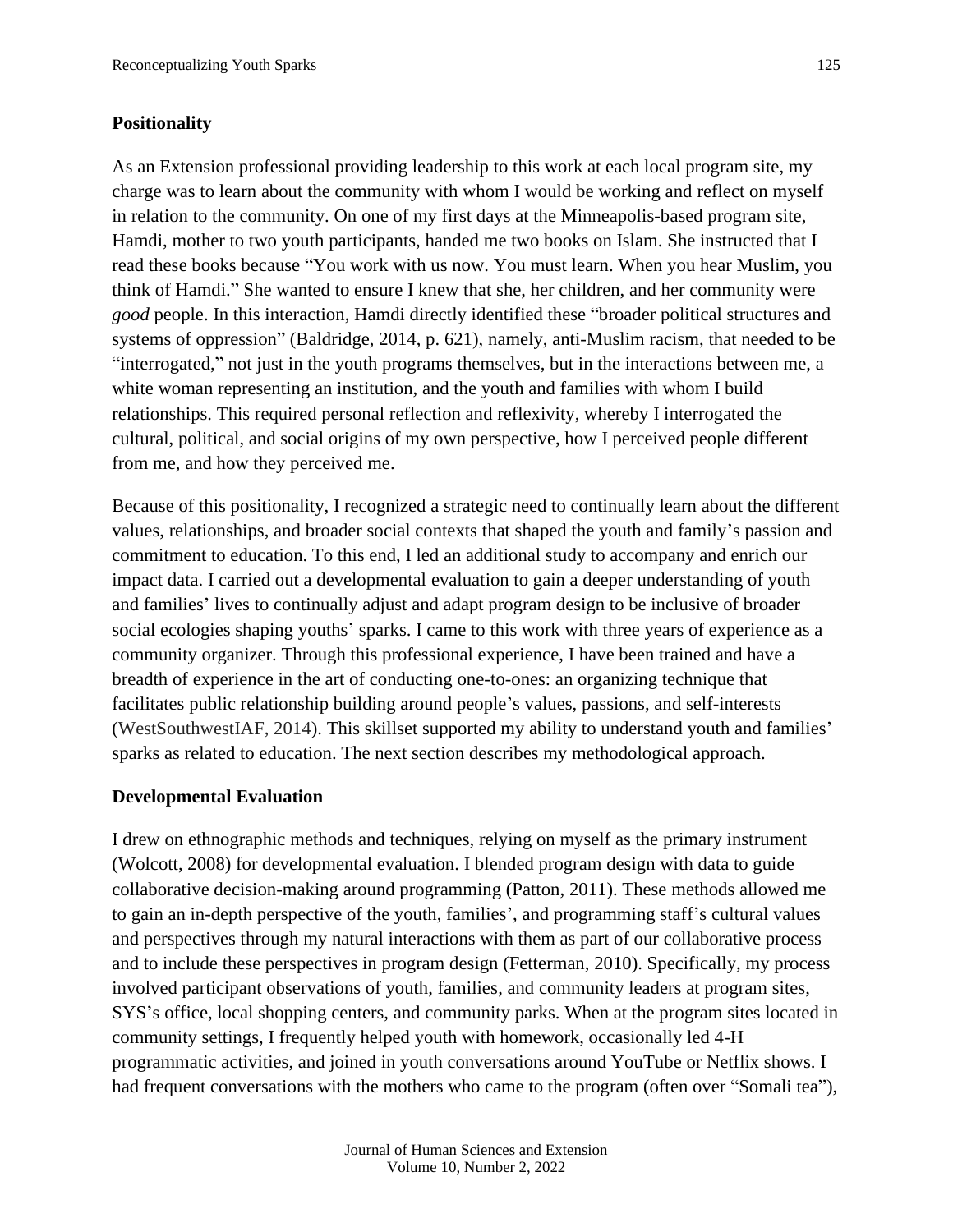sharing stories of motherhood and learning about the values that guide their parenting choices. Finally, I participated in frequent program planning meetings with Zakariya, executive director of SYS, and the SYS staff (see Table 1), who facilitated the youth programs on-site and worked most directly with the youth and families. I attended organizational meetings, community events, and celebrations when invited. I wrote field notes which included participants' behaviors, my recollection of conversations, and descriptions of the site and activities. Secondary data included collected artifacts such as youth-produced program documents, my own programming notes, newspapers, and other media. Pseudonyms are used for youth, family members, and SYS staff. Notably, these ethnographic techniques also positioned me well for effective community engagement, as the natural and relationship-focused interactions allowed me to foster trust and understanding with the families and communities with whom I was collaborating.

The analysis of these data was ongoing and inductive; I interpreted what I was seeing in [brackets] and memoing (Patton, 2015). To assess the trustworthiness of my early analyses, I would discuss what I observed and interpreted from a site visit (e.g., nonformal learning does not align with parents' beliefs of educational success) with SYS staff. These community partners would offer a cultural context of what I observed (e.g., parents viewed activities as not serious enough). In the second wave of analysis, I reviewed my field notes to identify emerging themes and developed codes that focused on two dimensions of this work—program quality and engagement strategies.

# **Recognizing the Complexities that Shape Youth Sparks**

In this section, I examine one activity structured into this collaboratively designed 4-H program—homework help—to elucidate the diverse cultural perspectives of a shared passion for and commitment to education. I examine how community-engaged processes, namely strategies laid out by Timmons and Dworkin (2020) and the ethnographic techniques I previously described, created the conditions for a dynamic (while still seemingly slow-moving at times), pluralistic, and ongoing program design process that led to high-quality youth programs (centered on youth sparks) for Somali youth living in urban and suburban communities in Minnesota.

# **No Time for 4-H Today**

Early in the partnership, SYS staff expressed to the Extension 4-H team that homework help would be an integral part of the youth program because it was important to the families that their children received academic support. We structured the program in two one-hour blocks–one hour would "provide tutoring and peer mentoring" (SYS public communication), and the other hour would include 4-H programming, i.e., hands-on STEM activities. While seemingly straightforward, it was not easily implemented. Within the first months of programming, Hassan relayed to me at an SYS monthly meeting that they were frequently unable to make time for "4- H activities" because "parents do not think the 4-H activities are as valuable to their kids" as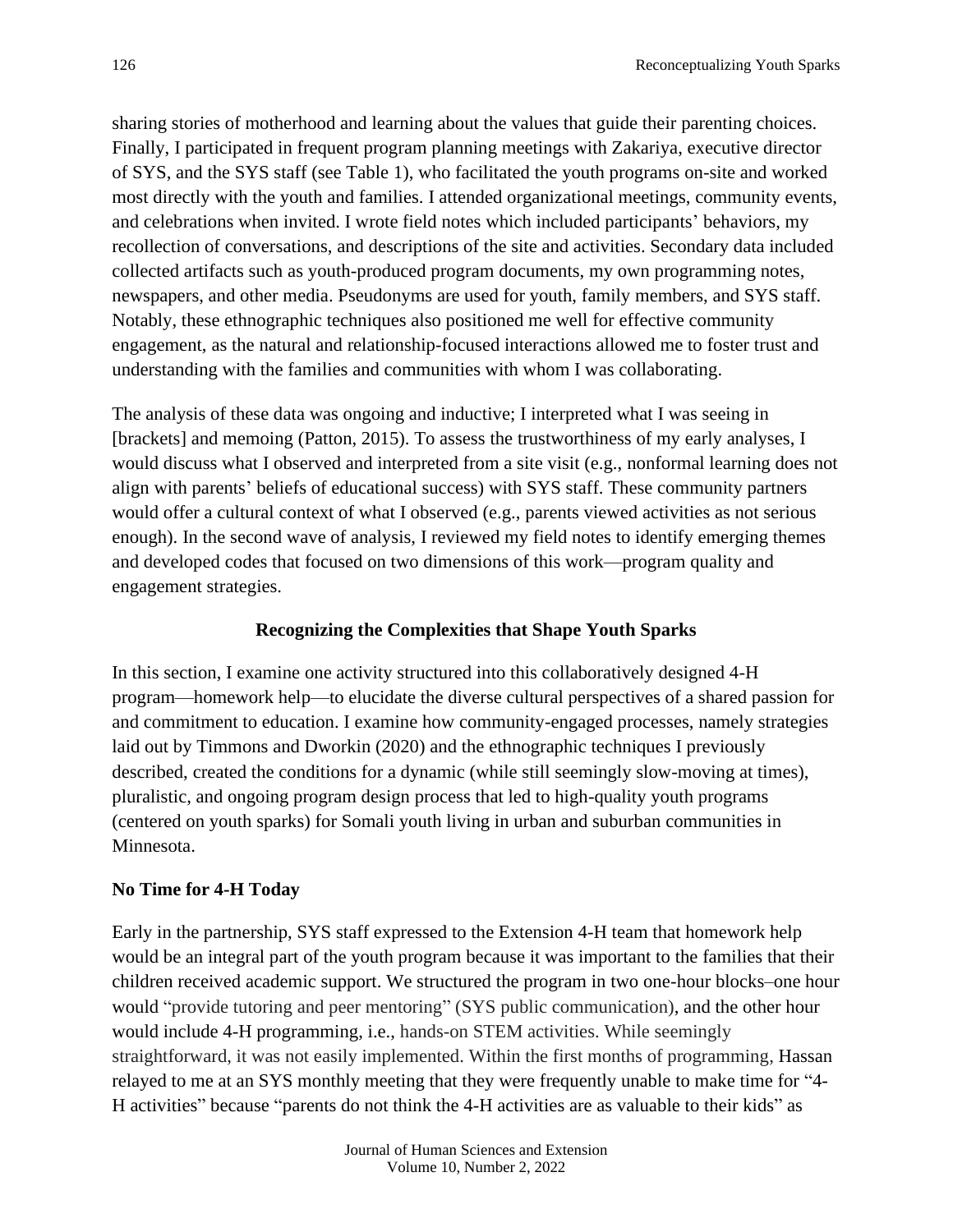homework completion, identifying early on the cultural mismatch that would continue to complicate and ultimately enrich the quality of these youth programs.

Field notes from an early site visit to the suburban site illustrate this programming dilemma:

The young people were sitting around their horseshoe-shaped table set-up when I entered the room for their 4-H meeting. … Three youth were in the "middle" of the horseshoe: Noura, Fardowsa, and Abdirahman.

Most of the youth were smiling and laughing with one another, looking over each other's shoulders at each other's iPads. Most textbooks were packed away, and the young people were talking comfortably with those around them. Only two young people were without smiles on their faces. Fardowsa leaned intently over her iPad, swiping, typing, and then writing on her worksheet. [She seemed rushed.] She kept looking up at the club leader [seemingly worried he would tell her homework time was done]. Abdirahman sat in the chair closest to her on the right. He had a worksheet in front of him at which he would just stare [seemingly trying to come up with the answer to the math questions]. Hassan, their club leader, went up to them multiple times and asked, "do you need more time?" They both looked up from their iPad/paper to nod affirmatively and then resumed their work. At one point, Abdirahman walked up to Hassan in the front of the room and sat with him up front while Hassan explained math concepts to him. Meanwhile, the remaining eight youth … continued to talk among themselves lightheartedly and play with their iPads.

Hassan told me … that he did not think they would be able to get to the 4-H programming because of "that thing we had talked about."

These field notes illustrate how "homework help" usually dominated the two-hour program session, and consequently, youth rarely engaged with the engineering activities the club leaders were prepared to facilitate. In the memo I wrote following that visit to the suburban site, I interpreted/judged this approach to education and program structure as illogical and invaluable use of program time:

There seems to be a lot of value placed on homework completion, which seems to be stemming from parent expectations of their children and the program. I personally found it strange that the program couldn't engage the youth who were done with their homework in some activities.

My memo identifies a collision of two views of education – Somali parents considered nonformal activities "not valuable"; I felt that youth were missing out on an opportunity to do something fun and meaningful. When I asked Hassan why youth could not take a break to do something hands-on, he responded, "Parents would not be happy" if they dropped their kids off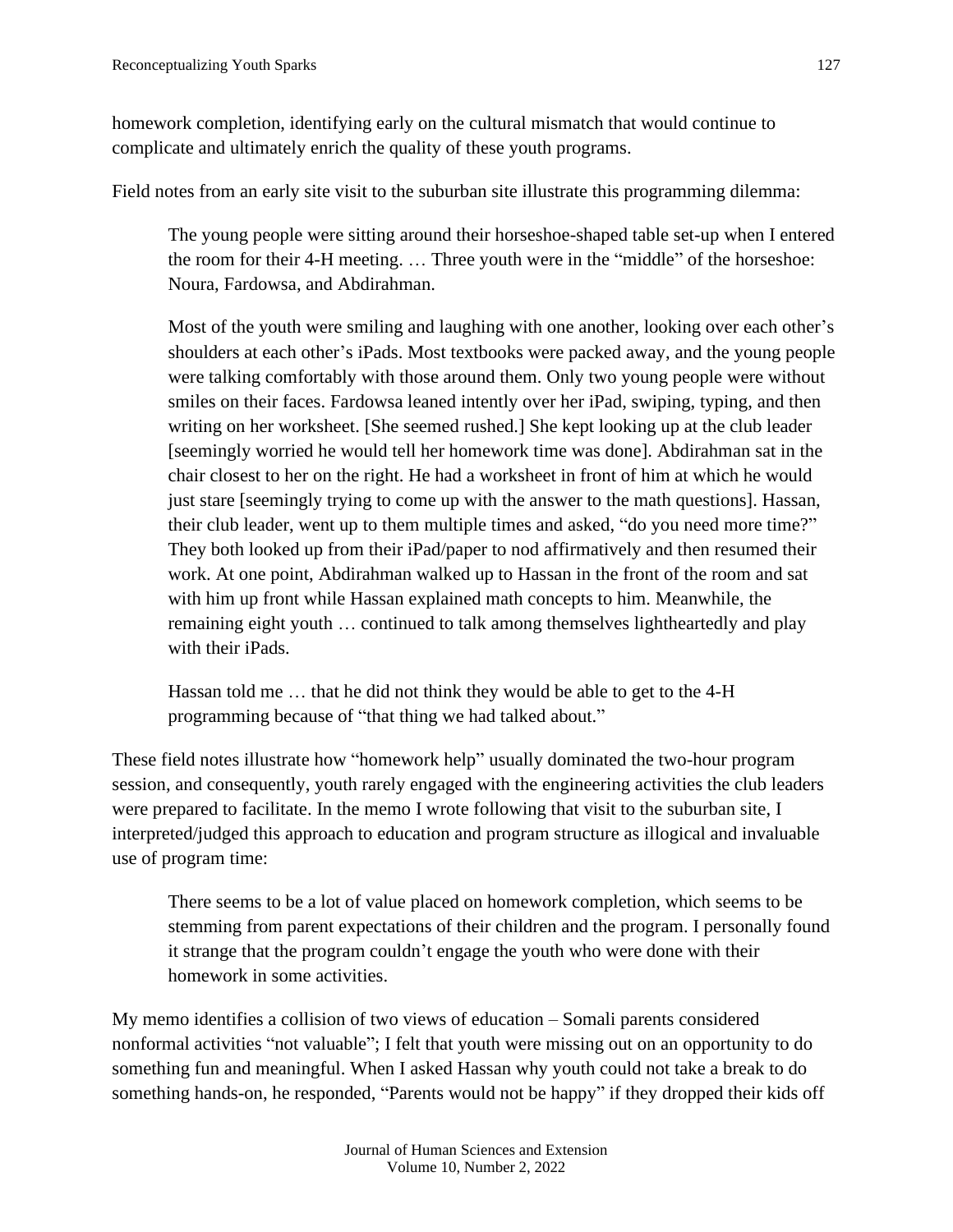at a program and their homework was not completed. This memo-check and exchange with Hassan encouraged me to seek a further and deeper understanding of why and to what extent parents would be upset around incomplete homework.

While visiting the Minneapolis site one day, I found myself interacting with an unhappy mother. I was standing near the entryway to the program room with club leader Abdifitah and Sadiiq's mother, Fartun, who was loudly expressing discontent with Abdifitah that Sadiiq completed his homework at home (rather than at the program) and late into the night:

Sadiiq's mom was mad that he didn't get his homework done yesterday at the program. Or rather that she was upset that he was up using their computer until 9:30 at night. She says, "it's too late for him. He has to get up at 5:30 to go to a school in St. Paul." Abdifitah was telling her that Sadiiq said he was done with homework at the program. Later, Sadiiq came in, and his mother confronted him harshly. She said to Sadiiq, "They said that you said you didn't have homework; why were you up till 9:30?"

Sadiiq told his mom that he had to write an essay, and he wanted to think free from your distraction. Most of what she was saying was Somali, so I didn't understand, but she kept saying, "Why stay up till 9:30? I need you to get your work done." Abdifitah was trying to defend him and say he needed to focus: "Here it's too crazy – there are a lot of distractions." When Abdifitah would defend him, Fartun would look at him jokingly and salute him.

This field notes excerpt illustrates the pertinacious actions Somali mothers take to ensure their children complete homework at the youth program. This exchange also offers insight into the important role of the youth worker, Abdifitah, as someone who would stand up for the youth in his program while also demonstrating that being in this role might position him at odds with parents. Case in point, when Abdifitah tried to buffer Sadiiq from his mother's indignation, Fartun dismissed him, suggesting that any worldview on how and when to do homework that differed from her own was unimportant.

The next section more deeply examines the tension and dilemmas youth workers, mothers, youth, and I faced as we collaborated to implement these 4-H youth programs that nurtured youths' passion and commitment to education.

# **Making Sense of our Roles in the Program**

My findings suggest that the tenacity of the families' commitment to homework presented dilemmas to the community leaders who had close ties to the parents and who had also committed to work alongside 4-H to deliver a youth development program. Ruqia told me the mothers only brought their children to the program "because of me," which obliged her to honor families' wishes for frequent homework to help to preserve relationships. But she felt her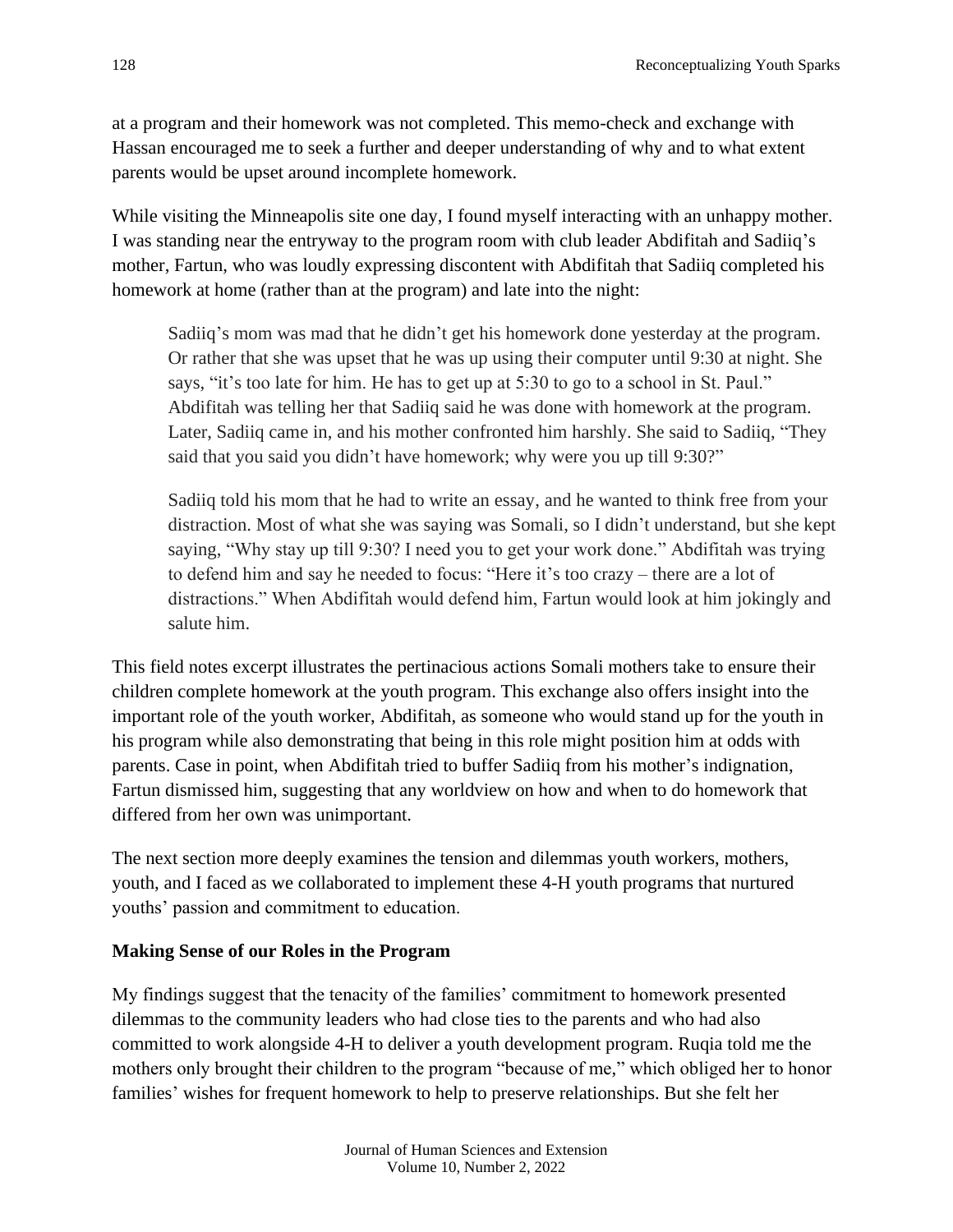obligations to the mothers concurrently prevented her from fulfilling her commitment to 4-H and our partnership. These fieldnotes showcase the interplay of these dueling obligations:

[Hamdi] and Ruqia talked to me about a budget to pay for a tutor or a "teacher." [Hamdi] said, if there is no teacher, "maybe I only come here one day a week. I will look for my kids to get help elsewhere." [It was hard to explain that my role in the program was not to help with homework, but to support the afterschool programming.] I later told Ruqia we could work something out. She said, mothers "don't care about the projects. They just want homework done." [Ruqia seems like she wants to quit.]

There are a couple of pieces worthy of analysis here. First, Hamdi revealed the reality that if academic tutoring was not prioritized to the satisfaction of the parents (preserving fidelity to the model as initially imagined), the program would risk being without participants. This reality bluntly underscores the critical need to consider families' perspectives and value systems for the mere survival of the program (Simpkins et al., 2017). It also reveals a burden carried by "cultural brokers." Ruqia understood both worldviews around education and learning and knew it was her role to bridge them, but in this instance, the disconnect seemed too vast and distressed her.

Secondly, note that I showed little flexibility with "my role in the program" and failed to validate the mother's advocacy to support her children's education, showing a lack of responsiveness to community concerns (Fitzgerald et al., 2012). I was frequently asked by parents to find tutors on account of my affiliation with the university, an issue on which I reflected one day: "[I feel guilty and worried about the expectations they have of me as a representative from the university.]." I also worried about how this focus on homework help would affect the timeliness of achieving our desired program outcomes and how this dilemma reflects on my own job performance. These concerns underscore the contradictory practices of community engagement in more task and outcome-oriented institutions and organizations (Heel et al., 2006). And yet, despite my concern and growing anxiety, I did not push for program fidelity (as outlined in our team logic model) and instead continued engaging with and learning from the community. In time, benefits (unforeseen to me) emerged in the youth programs.

# **Homework Help as an Opportunity for Relationships and Sociocultural Understanding**

Homework help time afforded me natural opportunities to connect with the mothers. We engaged in conversations about their children and their well-being while they focused on their homework. These conversations aided my own understanding of these participants' experiences in school. For example, Naima came to pick Fardowsa up from the program early; she was taking her to a tutor to "see where her skills are at." While waiting for Fardowsa to gather her things, she explained to me, "I don't want them to be behind" (referring to Fardowsa and all her children). At this point, I knew Fardowsa was an A student, and I was perplexed by this concern. Yet in time, I learned from a conversation with the suburban mothers at "family night" that teachers often placed their children in ESL classes, despite speaking English as a first language. Asma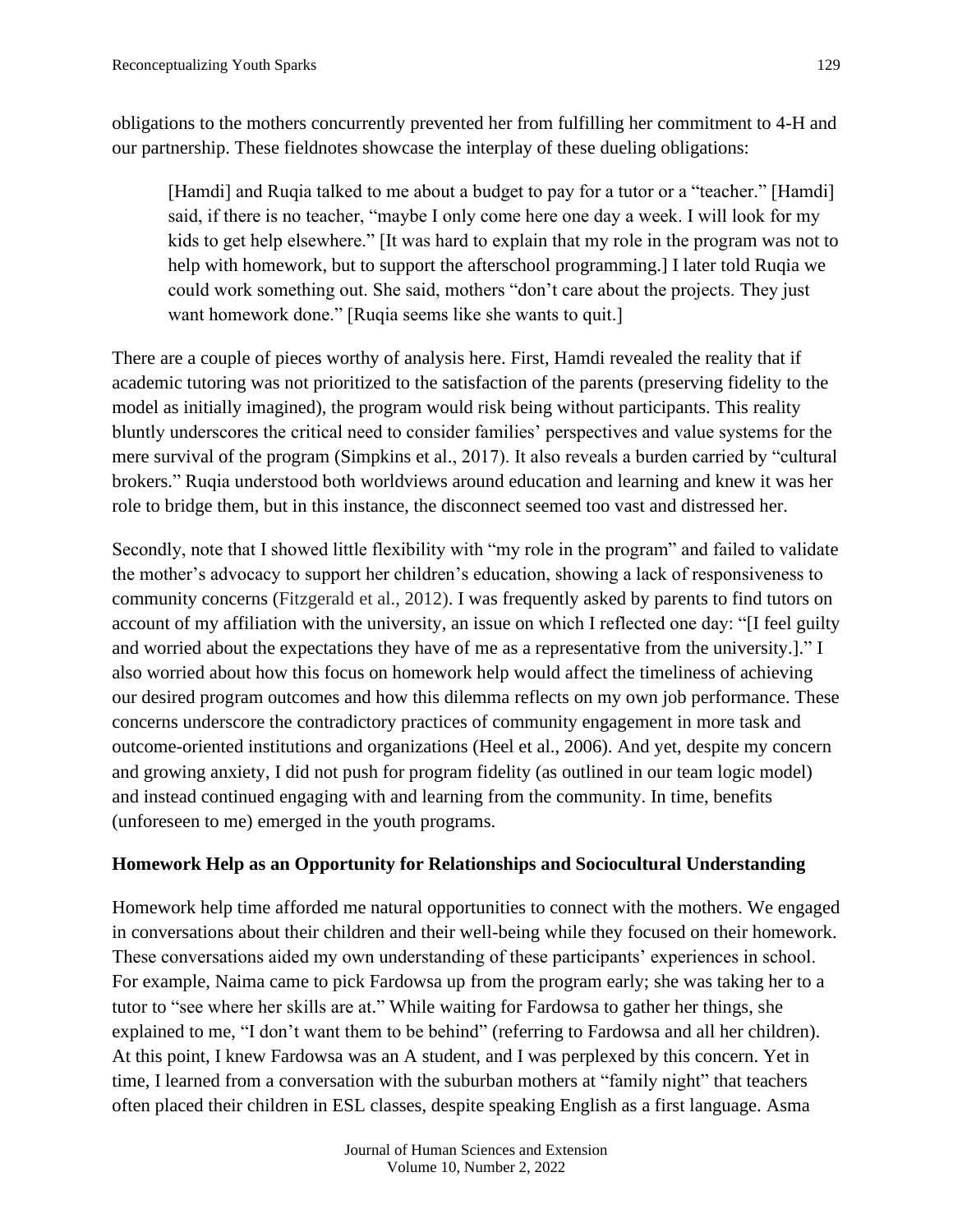expressed anger that her daughter, Noura, was missing out on science and math coursework to take a remedial language course unnecessarily. Mothers explained to me they prioritized homework help and academic tutoring because, as Asma put it, "We don't want kids [to] feel like low." For the mothers, a rigorous approach to education, like frequent homework help and academic tutoring, was a way to counter the deficit lens through which teachers and peers saw their children and a way to validate their children's intelligence.

Youth valued homework time as well. Ibrahim was asked in an SYS promotional video what he liked about the program, and he highlighted homework help explaining:

Sometimes at home, I don't have someone my age or someone that knows math to help me, like when I need help. But when I went to SYS 4-H, they would help me. … That's why I like them because they help me!

Ibrahim draws subtle attention to the ways homework is related to Somali families' histories as refugees. Each of the mothers I spoke with through the five years of work on this project had experienced disrupted education on account of the Somali Civil War and are unfamiliar with U.S. educational systems. Ruqia and Hassan often explained to me that homework help is disproportionately important for these youth as it is a way to receive guidance on an institution unfamiliar to their mothers. For example, Ruqia would frequently attend school conferences with or on behalf of mothers because of the language barrier and because the overall U.S. educational system was confusing to them. Also, in his explanation, Ibrahim identifies the community leaders in his 4-H program as people on whom he can depend for help, suggesting that homework help set the conditions for him and all youth participants to have developmental relationships with adults who express care by being dependable and who provide support by helping them navigate the educational system (Search Institute, 2014).

Had I viewed youth sparks as individually held and not explored these broader systems and structures that nurture, temper, and constrains youths' passion and commitment to education, I likely would have continued to resist the large role of homework help in the program and maintained my view that homework help impeded our program goals. Resultantly, I might have deprived youth of these developmental relationships with the youth workers who promoted belonging and the development of a positive Somali cultural identity (Arnold, 2018; Suárez-Orozco et al., 2018), and possibly interfered with youths' relationships with their mothers as sources of support. Both are critical developmental relationships that support youths' thriving orientations (Search Institute, 2014).

Finally, homework created a space of belonging for youth that counters the marginalizing school structures that make youth "feel low" outside of the program. While many of the youth in the program said they were quiet at school, during homework help at their 4-H program, youth frequently talked with each other about their grades or the classes they wanted to take. One interpretation of this is that in their program space, they could speak free of the burden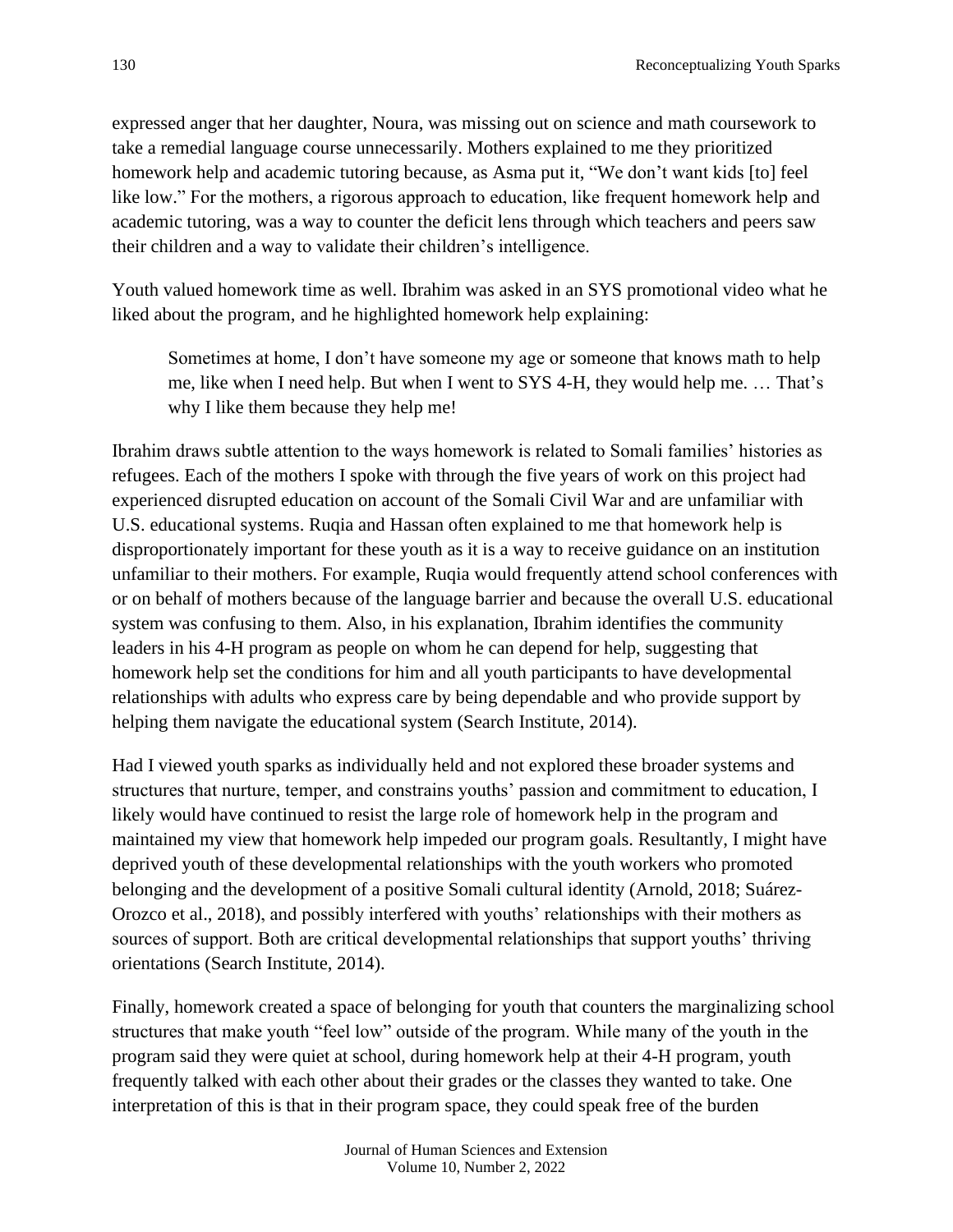countering other's view of themselves, whether it was claiming educational successes: "All As! Boom!" (Fardowsa) or sharing disappointments: "My grades are like suck." (Aisha). While not exactly "downtime" as a suggested programming structure of racially and ethnically minoritized youth by Simpkins et al. (2017), structuring in homework help created space for young people to talk about what was important in their lives (education and the opportunities it presents).

# **Broadening Perspectives: "I Was Not Picturing This"**

Slowly, through time, the "4-H activities" occurred at each of the three program sites. While my data did not suggest any clear impetus to account for this shift, one interpretation is that the prioritization of building strong relationships over program fidelity helped families begin to trust me, and by proxy, 4-H. Many learned to trust 4-H (with reassurance from our community partners) enough to allow their children to attend an overnight experience at the University of Minnesota, even though one mother once told (on behalf of all Somali mothers), "We don't leave our children without us!"

Allowing children to attend an overnight experience suggests that community-engaged practices can, in time, lead to high-quality youth development programs centered on shared sparks in unforeseen ways. Kadar describes his program experience in an SYS promotional video:

In Somali Youth Strength, like the first hour that we come, we do our homework, and they like help us with the stuff we need help with, and then we do our 4-H activity, and you get to become your own leader, helping each other out with teamwork and helping each other do the program or the thing we are supposed to be doing. We get to do field trips, and we get to set up a lot of things we can be doing that other people aren't able to be doing.

Kadar identified program elements of homework help, "4-H activities," and field experiences as program design elements that helped him become a leader and expand his future possibilities. He also noted the importance of helping each other, suggesting that the expressed value of service to others has been incorporated into his program experience.

Even with an increased presence of nonformal STEM learning, youth still suggested homework help remained a priority. For example, when visiting the suburban site during its third year of programming, I observed an exchange between Hassan and Noura, the newly elected 4-H club president:

Hassan went to ask Noura a question about the upcoming learning activity. She responded, "this is not 4-H time; this is homework time." He said something else [can't remember], and she said, "I would answer, but I'm too busy getting As over here!"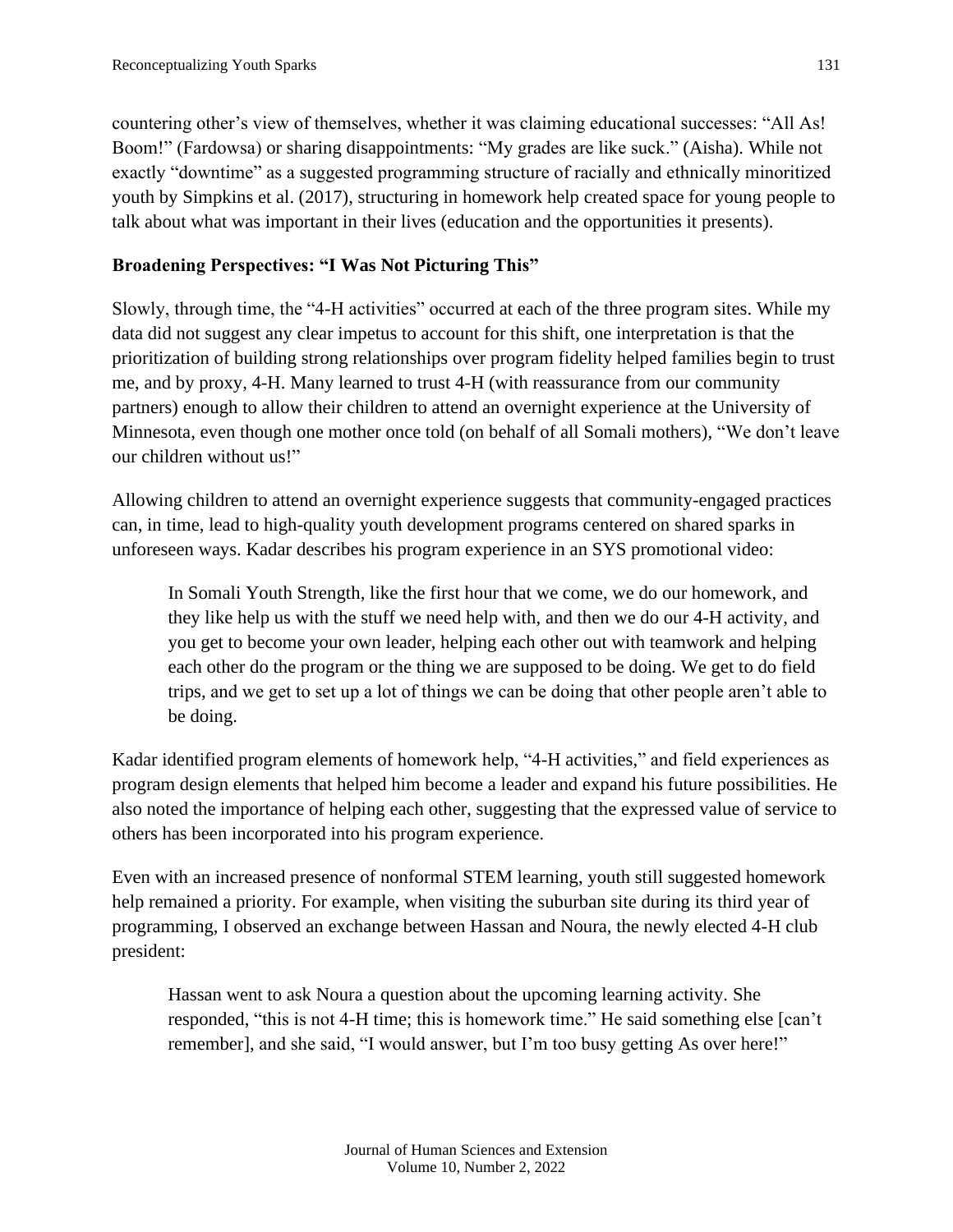Noura's quip suggests that homework help enables her to explore (and get excited about) her passion and commitment to education.

Also, during the third year of implementation of the suburban club, mother and new 4-H volunteer Naima shares, during the discussion I facilitated at "family night," how her children's homework help and leadership experiences are sparking her own excitement for her children's educational futures:

Before 4-H**,** I was not motivated as I am today. … Before, we think they can get everything from just schooling, but not the leadership. I was not picturing this. … They are going to the U of M, meeting with the leaders. They tell them who they can be, and they're telling them they can be everything they want to be. There's no limit. They feel so hopeful, and before 4-H or Somali Youth Strength, I don't think I would know this.

Naima went on to describe that her daughter, Fardowsa, had hung up on her bedroom wall the "Pathways to Higher Education Map" that she had completed as part of her participation in 4-H. She relayed that it served as a daily reminder of how she can reach her aspirations for and through higher education. Naima illustrates how, through seeing her children's passions nurtured through programming structures like interacting with university faculty and students, her own spark, as a mother, was flamed. Her insight shows the relational and collective aspects of youth sparks. When youth become inspired and motivated through youth programs, this, in turn, inspires and motivates their family members, which arguably strengthens the systems of relational support within the family structure. In this case, Naima came to understand the value of nonformal learning and how it fits with her broader aspirations for her children's future wellbeing. This mother was not "picturing" the importance of building leadership skills, but through time and trust with the program, she broadened her perspective. Concurrently, I, as the Extension professional, was not "picturing" homework help creating conditions for thriving—as I noted in my early program notes and observation memos. Still, community-engaged strategies, like relying on community partners and communicating with families in person, broadened my own worldview, thus enhancing my professional expertise and ability to make a positive difference in the lives of young people, their families, and their communities. However, we did, along with the SYS staff, all share imaginations for youths' thriving future through education, which was the collective spark that fueled this beautifully complicated and enriching, community-engaged program design process.

# **Reflection and Conclusion**

This article proposes that 4-H and Extension professionals approach program design through a sociocultural lens using community engagement strategies to understand and validate the broader systems that shape and influence youths' sparks. The findings I presented and analyzed showed how enacting the recommended engagement strategies identified by Timmons and Dworkin (2020) facilitated an ongoing and community-engaged program design process that led to the co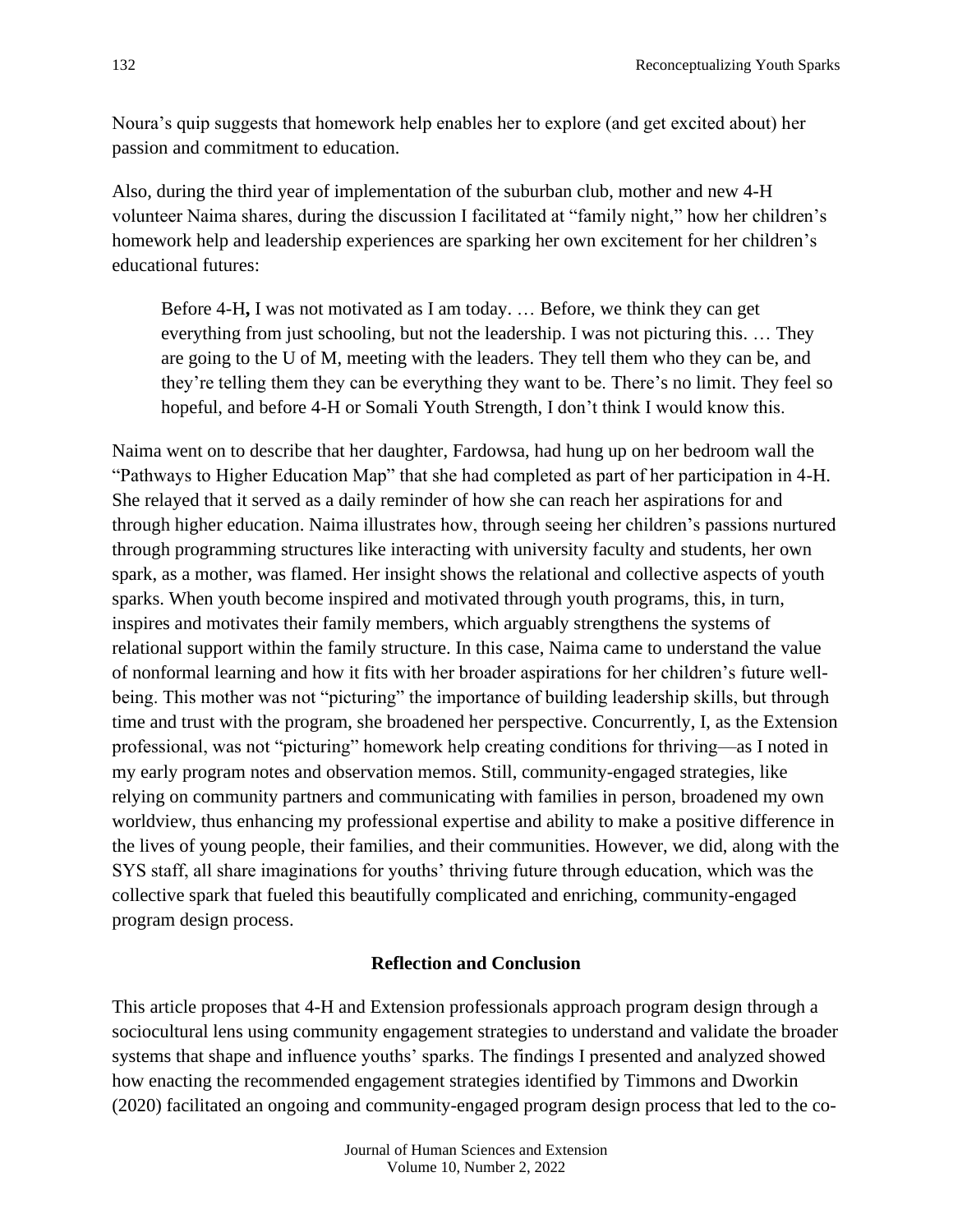creation of three SYS 4-H clubs uniquely designed for Somali youth living in the Twin Cities metro area.

Founding the collaboration on the shared value of education (Timmons & Dworkin, 2020) and recognizing education as a collective spark among all stakeholders helped the team stay committed to the wayward course of co-creating a program that honors and includes diverse perspectives and approaches to education (e.g., homework help *and* hands-on engineering activities). The strategy of prioritizing relationships with youth and families through personalized communication, such as one-to-one conversations and natural interactions, enabled me, a professional representing Extension/4-H, to understand that homework was related to youths' broader contexts of development and socialization (e.g., family histories as refugees, or experiences with anti-Muslim racism at school) and to ensure this activity was structured into the youth program. The SYS staff, who acted as cultural brokers, facilitated the exchange of cultural knowledge between the families and me, which was sometimes an onerous task but led to a programming structure that strengthened Extension/4-H's relationship with the Somali community in the Twin Cities.

On the level of theory, these findings offer an alternative conceptualization of youth sparks as it relates to youths' thriving orientations. Different than engaging youth by appealing to their individually held and intrinsically motivating interest or passion, I argue for an approach to understanding youth sparks as socially situated, collective, and relational (DeJaeghere, 2022). My findings revealed how education was an embodied cultural ideal that inspired youth to act (through homework help and experiential learning) toward valued and thriving futures. They shared a value with their families and the broader Minnesota Somali community (as indicated by how SYS's foundation viewed education as "key" to youth Somali youth thriving). Youths' passion and commitment to education were shaped by contexts of support, constraints, and contradictions in multiple social ecologies. Understanding youths' sparks as related to these broader contexts create the conditions for youth belonging as they can be included in the structure of the youth program, which in this case, occurred via homework (Simpkins et al., 2017). On the program level, and from my positionality, homework help seemed antithetical to experiential learning principles upheld in 4-H. But these findings suggest that homework help created programmatic opportunities for youth to build developmental relationships with adults who share cultural identities and could help them grow, learn, and belong (Search Institute, 2014). It also helped redress the effects of marginalizing school contexts that viewed Somali youth through a deficit lens and placed them unnecessarily in remedial courses by providing opportunities for youth to discuss and pursue their education in a safe and supportive environment.

> Journal of Human Sciences and Extension Volume 10, Number 2, 2022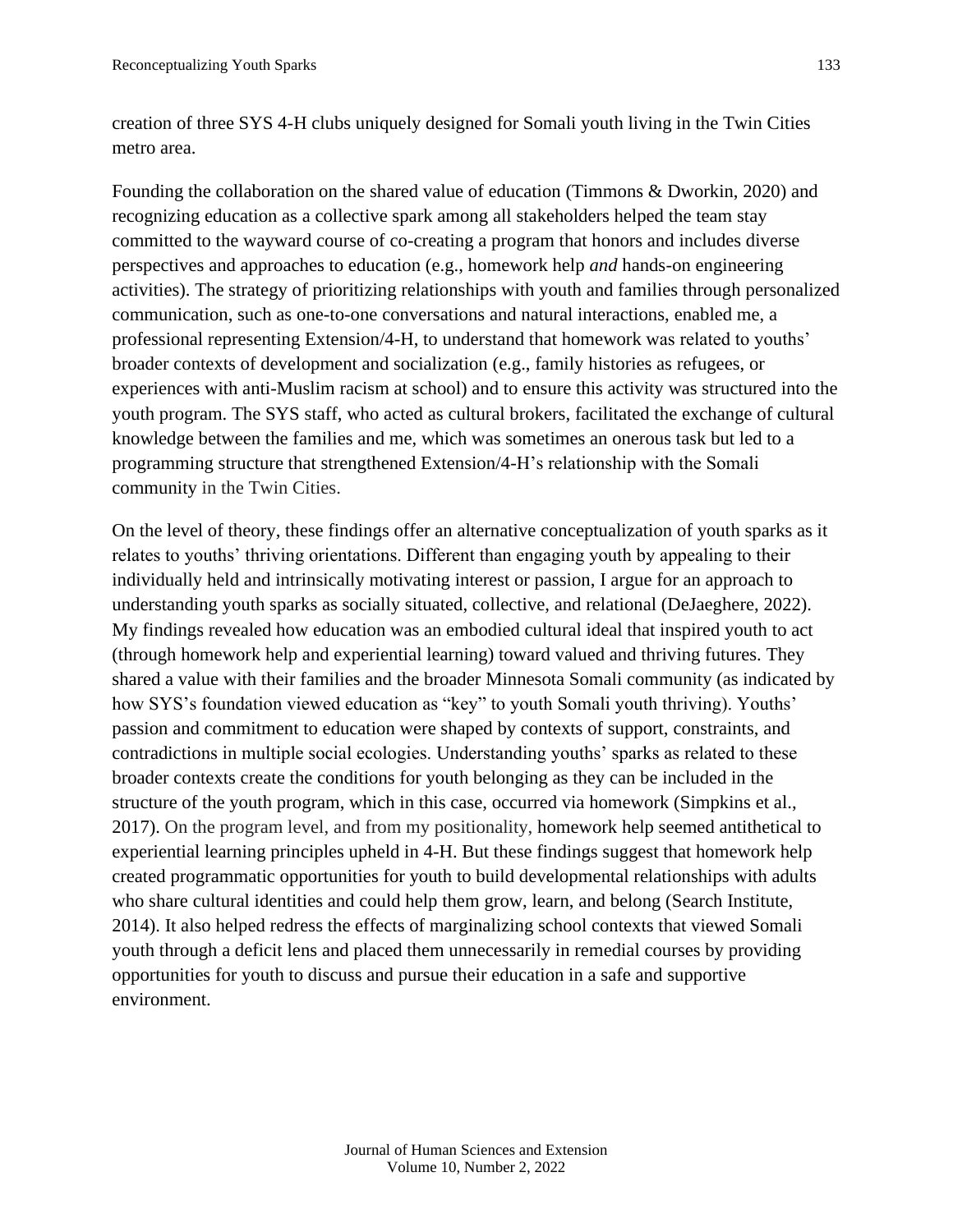#### **Implications for 4-H and Extension**

These findings have important implications for 4-H's nationwide program design efforts and the utility of the 4-H Thriving Model. I argue this model is of critical importance to ensure 4-H programs are designed in ways that inspire joy, motivation, and empowerment for youth to contribute to their own and their community's well-being. Community engagement processes must be employed to ensure 4-H programs are equally informed by research-based and community-based knowledge to create equitable opportunities for youth thriving through participation in 4-H. Through such a process, 4-H is better equipped to co-create high-quality youth programs that are responsive to and inclusive of youths' broader social ecologies.

To this end, I recommend Extension and 4-H consider the arguments of Donaldson and Frack (2021) and make developmental evaluation approaches more prominent in program design efforts. This would support Extension and 4-H professionals to approach program design as ongoing, adaptable, innovative, and open to including community knowledge and expertise.

This approach to evaluation complements the community engagement strategies I outlined. Still, the community-engaged strategies explored in this paper required a robust partnership with substantial reliance on community leaders who acted as a cultural bridge to 4-H and Somali families. This cultural bridge appeared to be onerous for cultural brokers. They tried to bring together seemingly oppositional ways of knowing and seeing the world and generously share cultural knowledge with me. With the support of grant funding, we had funds to compensate community partners for their contributions, which implicates Extension and 4-H in a power dynamic as these institutions are better resourced to compensate employees than a smaller organization whose contributions are of equal value to building strong communities. This also suggests that future Extension research should more deeply explore how cultural brokers experience and navigate challenging situations that emerge from their collaboration with Extension. Additional research can contribute to the existing literature on youth workers' dilemmas (Larson & Walker, 2010). This knowledge could be applied to explore Extension can equitably support and value the contributions cultural brokers make to strengthening communities in partnership with Extension.

Baldridge's (2014) and DeJaeghere's (2022) charge to create spaces to interrogate and prepare for systems of oppression occurred somewhat incidentally through homework help. The pedagogical ways in which 4-H programs can be a space of belonging to specifically redress and interrogate the systems that implicate youths' thriving orientation is worthy of future Extension research. Further, the strategies I explored are complex, labor-intensive, and required resources such as time, funding, and staff with the community engagement skills (Clinical and Translational Science Awards Consortium & Community Engagement Key Function Committee, 2011). Grant reporting and performance reviews that focus on short-term outcomes or the number of participants reached impede opportunities to assign value to Extension professionals'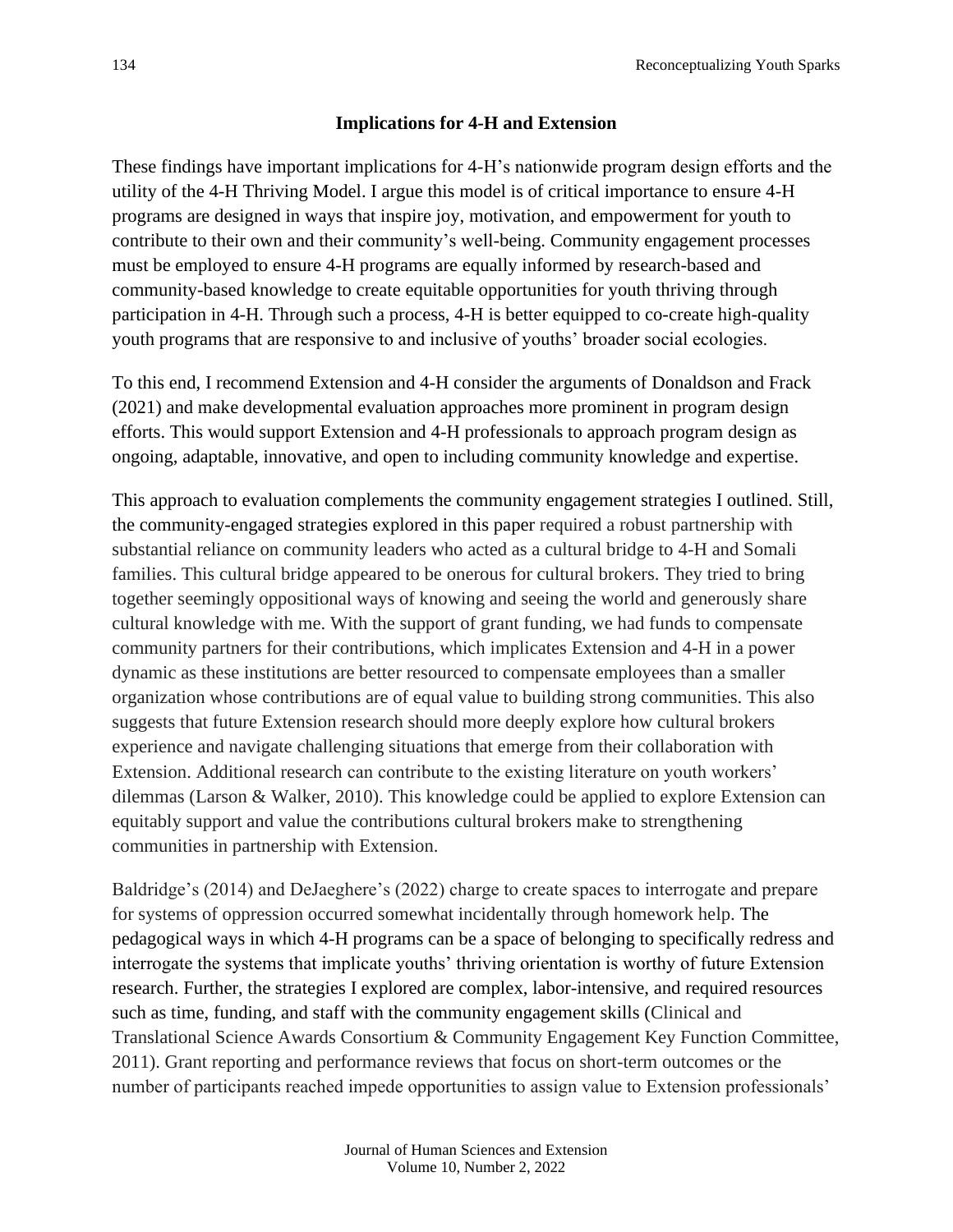time building relationships of trust and reciprocity—resources that are foundational to sustained community impact and collaboration (Fitzgerald et al., 2012).

Finally, and perhaps most importantly, my positionality in the community as a white woman representing the institution and the privilege it entails required a personal process of interrogating issues of power and understanding cultural knowledge that is different than my own. This calls to the urgency for Extension to incorporate diverse value systems and ways of knowing within its organizational structures and staffing. Such an organizational and systems change can strengthen Extension and 4-H's relationships with communities, enhance expertise (Fitzgerald et al., 2012), and enrich Extension's abilities to co-create solutions to issues that affect communities' collective ability to thrive.

# **References**

# 4-H. (2021). *What is 4-H?* [https://4-H.org](https://4-h.org/)

- Ahmed, S. M., & Palermo, A.-G. S. (2010). Community engagement in research: Frameworks for education and peer review. *American Journal of Public Health*, *100*(8), 1380–1387. <https://doi.org/10.2105/AJPH.2009.178137>
- Arnold, M. E. (2015). Connecting the dots: Improving Extension program planning with program umbrella models. *Journal of Human Sciences and Extension*, *3*(2), 38–67. <https://scholarsjunction.msstate.edu/jhse/vol3/iss2/5/>
- Arnold, M. E. (2018). From context to outcomes: A thriving model for 4-H youth development programs. *Journal of Human Sciences and Extension*, *6*(1), 141–160. [https://scholarsjunc](https://scholarsjunction.msstate.edu/jhse/vol6/iss1/10/) [tion.msstate.edu/jhse/vol6/iss1/10/](https://scholarsjunction.msstate.edu/jhse/vol6/iss1/10/)
- Arnold, M. E., & Gagnon, R. J. (2020). Positive youth development theory in practice: An update on the 4-H Thriving Model. *Journal of Youth Development*, *15*(6), 1–23. <https://doi.org/10.5195/jyd.2020.954>
- Baldridge, B. J. (2014). Relocating the deficit: Reimagining Black youth in neoliberal times. *American Educational Research Journal*, *51*(3), 440–472. <https://doi.org/10.3102/0002831214532514>
- Baldridge, B. J. (2020). The youthwork paradox: A case for studying the complexity of community-based youth work in education research. *Educational Researcher*, *49*(8), 618–625. <https://doi.org/10.3102/0013189X20937300>
- Balsano, A. B., Phelps, E., Theokas, C., Lerner, J. V., & Lerner, R. M. (2009). Patterns of early adolescents' participation in youth development programs having positive youth development goals. *Journal of Research on Adolescence, 19*(2), 249–259. <https://doi.org/10.1111/j.1532-7795.2009.00595.x>
- Barajas, H. L., & Martin, L. (2016). Shared space, liminal space: Five years into a communityuniversity place-based experiment. *Metropolitan Universities*, *27*(3), 47–66. <https://journals.iupui.edu/index.php/muj/article/view/21376/20657>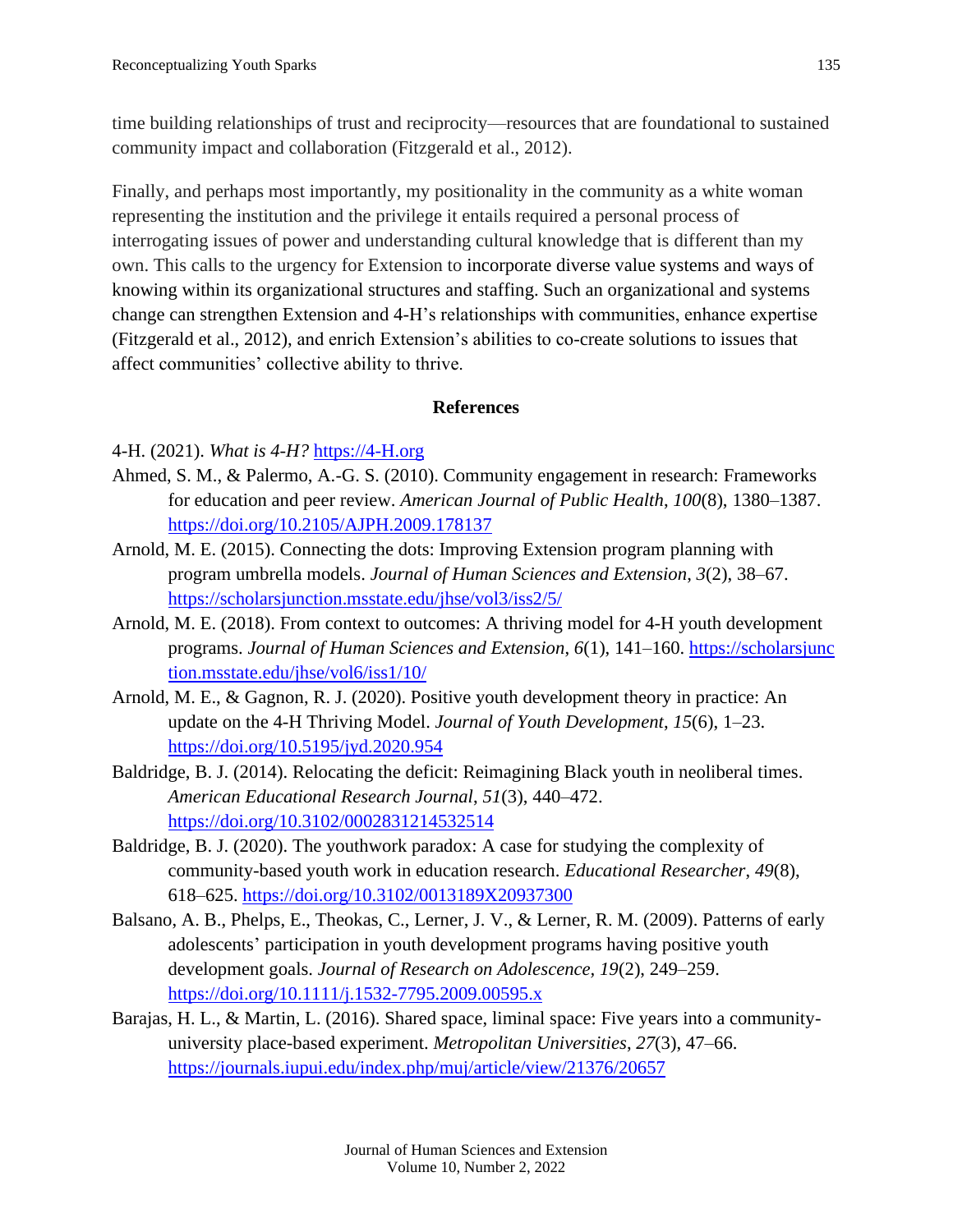- Benson, P. L., & Scales, P. C. (2011). Thriving and sparks. In R. J. R. Leveque (Ed.), *Encyclopedia of adolescence* (pp. 2963–2976). Springer. [https://doi.org/10.1007/978-1-](https://doi.org/10.1007/978-1-4419-1695-2_199) [4419-1695-2\\_199](https://doi.org/10.1007/978-1-4419-1695-2_199)
- Bryan, J. (2005). Fostering educational resilience and achievement in urban schools through school-family community partnerships. *Partnerships/Community*, *22*, 219–227. [https://digitalcommons.unomaha.edu/slcepartnerships/22?utm\\_source=digitalcommons.u](https://digitalcommons.unomaha.edu/slcepartnerships/22?utm_source=digitalcommons.unomaha.edu%2Fslcepartnerships%2F22&utm_medium=PDF&utm_campaign=PDFCoverPages) [nomaha.edu%2Fslcepartnerships%2F22&utm\\_medium=PDF&utm\\_campaign=PDFCove](https://digitalcommons.unomaha.edu/slcepartnerships/22?utm_source=digitalcommons.unomaha.edu%2Fslcepartnerships%2F22&utm_medium=PDF&utm_campaign=PDFCoverPages) [rPages](https://digitalcommons.unomaha.edu/slcepartnerships/22?utm_source=digitalcommons.unomaha.edu%2Fslcepartnerships%2F22&utm_medium=PDF&utm_campaign=PDFCoverPages)
- Clinical and Translational Science Awards Consortium, & Community Engagement Key Function Committee. (2011). *Principles of community engagement* (2nd ed.). Department of Health and Human Services.

[https://www.atsdr.cdc.gov/communityengagement/pdf/PCE\\_Report\\_508\\_FINAL.pdf](https://www.atsdr.cdc.gov/communityengagement/pdf/PCE_Report_508_FINAL.pdf)

- Cook, J. R., & Nation, M. (2016). Community engagement: Universities' roles in building communities and strengthening democracy. *Community Development*, *47*(5), 718–731. <https://doi.org/10.1080/15575330.2016.1226912>
- DeJaeghere, J. (2022). Reframing life skills: From an individualistic to a relational transformative approach. In J. DeJaeghere & E. Murphy-Graham (Eds.), *Young people and learning processes in school and everyday life Vol. 5: Life skills education for youth, critical perspectives* (pp. 73–90). Springer, Cham. [https://doi.org/10.1007/978-3-030-](https://doi.org/10.1007/978-3-030-85214-6_4) [85214-6\\_4](https://doi.org/10.1007/978-3-030-85214-6_4)
- Donaldson, J. L., & Franck, K. (2021). Developmental evaluation for Extension programs. *Journal of Extension*, *59*(4), Article 5. https://doi.org/10.34068/joe.59.04.05
- Extension Foundation. (n.d.) *4-H thriving model of PYD: What are sparks?* [https://helping](https://helping-youth-thrive.extension.org/what-are-sparks)[youth-thrive.extension.org/what-are-sparks](https://helping-youth-thrive.extension.org/what-are-sparks)
- Fetterman, D. M. (2010). *Ethnography: Step by step* (3rd ed.). SAGE Publications.
- Fields, N. I. (2020). Exploring the 4-H thriving model: A commentary through an equity lens. *Journal of Youth Development*, *15*(6), 171–194.<https://doi.org/10.5195/jyd.2020.1058>
- Fitzgerald, H. E., Bruns, K., Sonka, S. T., Furco, A., & Swanson, L. (2012). The centrality of engagement in higher education. *Journal of Higher Education Outreach and Engagement*, *16*(3). <https://openjournals.libs.uga.edu/jheoe/article/view/949>
- Franz, N. K. (2014). Measuring and articulating the value of community engagement: Lessons learned from 100 years of Cooperative Extension work. *Journal of Higher Education Outreach and Engagement*, *18*(2). [https://openjournals.libs.uga.edu/jheoe/article/view](https://openjournals.libs.uga.edu/jheoe/article/view‌/1112) [/1112](https://openjournals.libs.uga.edu/jheoe/article/view‌/1112)
- Frey, W. H. (2018). *Diversity explosion: How new racial demographics are remaking America*. Brookings Institution Press.
- Goalach, B., Kern, M., & Sanders, C. (2017). Urban Extension: Aligning with the needs of urban audiences through subject-matter centers. *Journal of Human Sciences and Extension, 5*(2), 126–143.<https://scholarsjunction.msstate.edu/jhse/vol5/iss2/10/>

Volume 10, Number 2, 2022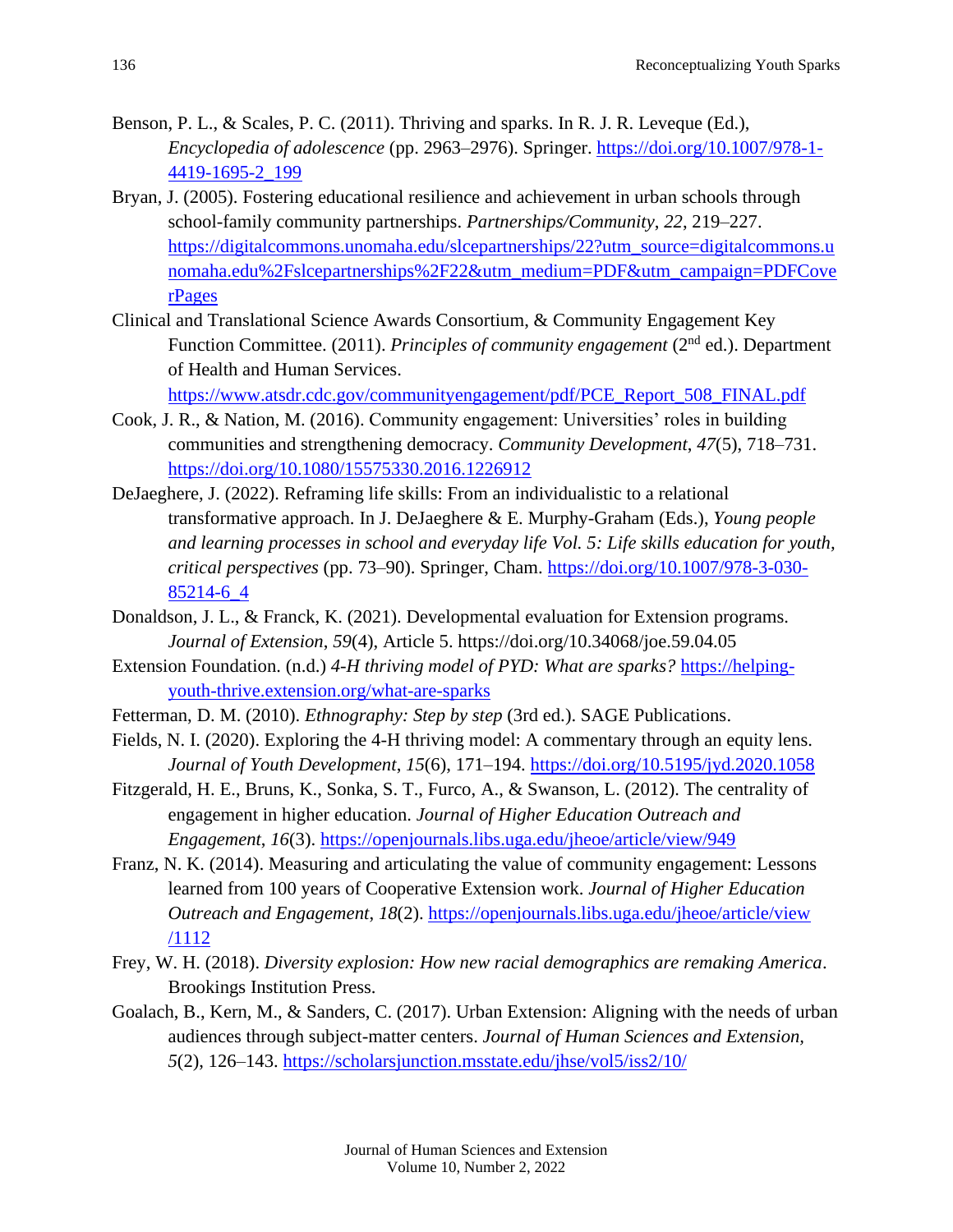- Geldhof, G. J., Bowers, E. P., & Lerner, R. M. (2013). Special section introduction: Thriving in context: Findings from the 4-H study of positive youth development. *Journal of Youth and Adolescence, 42*(1), 1–5.<https://doi.org/10.1007/s10964-012-9855-7>
- Hassan, N. (2018). *The role of Somali parents in their children's education*. Grosvenor House Publishing Limited.
- Heel, D., Sparrow, J., & Ashford, R. (2006). Workplace interactions that facilitate or impede reflective practice. *Journal of Health Management*, *8*(1), 1–10. <https://doi.org/10.1177/097206340500800101>
- Larson, R. W., & Walker, K. C. (2010). Dilemmas of practice: Challenges to program quality encountered by youth program leaders. *American Journal of Community Psychology, 45*(3–4), 338–349.<https://doi.org/10.1007/s10464-010-9307-z>
- Lerner, R. M. (2020). A roadmap for youth thriving: A commentary on the Arnold and Gagnon vision for positive youth development. *Journal of Youth Development*, *15*(6), 147–161. <https://doi.org/10.5195/jyd.2020.1056>
- Lerner, R. M., Lerner, J. V., & Colleagues. (2013). *The positive development of youth: Comprehensive findings from the 4-H study of positive youth development.* National 4-H Council.
- National Institute of Food and Agriculture. (n.d.). *Extension.* https://nifa.usda.gov/extension
- National Urban Extension Leaders. (2015). *A national framework for urban Extension: A report from the National Urban Extension Leaders.* [http://media.wix.com/ugd/c34867\\_668cd0780daf4ea18cb1daddad557c72.pdf](http://media.wix.com/ugd/c34867_668cd0780daf4ea18cb1daddad557c72.pdf)
- Ngo, B. (2017). Naming their world in a culturally responsive space: Experiences of Hmong adolescents in an afterschool theatre program. *Journal of Adolescent Research*, *32*(1), 37–63.<https://doi.org/10.1177/0743558416675233>
- Omar, Y. S. (2011). Integration experiences and youth perspectives: An exploratory study of school-going Somali youth in Melbourne, Australia and Minneapolis, MN. *Bildhaan: An International Journal of Somali Studies*, *9*(1), 115–136. [https://digitalcommons.macales](https://digitalcommons.macalester.edu/bildhaan/vol9/iss1/12/) [ter.edu/bildhaan/vol9/iss1/12/](https://digitalcommons.macalester.edu/bildhaan/vol9/iss1/12/)
- Patton, M. Q. (2011). *Developmental evaluation. Applying complexity concepts to enhance innovation and use*. Guilford Press.
- Patton, M. Q. (2015). *Qualitative research and evaluation methods: Integrating Theory and Practice* (4th ed.). SAGE Publications.
- Penn State College of Agricultural Sciences. (2021). *What is community engagement?* [https://aese.psu.edu/research/centers/cecd/engagement-toolbox/engagement/what-is](https://aese.psu.edu/research/centers/cecd/engagement-toolbox/engagement/what-is-community-engagement)[community-engagement](https://aese.psu.edu/research/centers/cecd/engagement-toolbox/engagement/what-is-community-engagement)
- Peterson, D. J. (2015). Editor's introduction to this special issue. *Journal of Human Sciences and Extension*, *3*(2), 1–2.<https://scholarsjunction.msstate.edu/jhse/vol3/iss2/1/>
- Scales, P. C., Benson, P. L., & Roehlkepartain, E. C. (2011). Adolescent thriving: The role of sparks, relationships, and empowerment. *Journal of Youth and Adolescence*, *40*(3), 263– 277.<https://doi.org/10.1007/s10964-010-9578-6>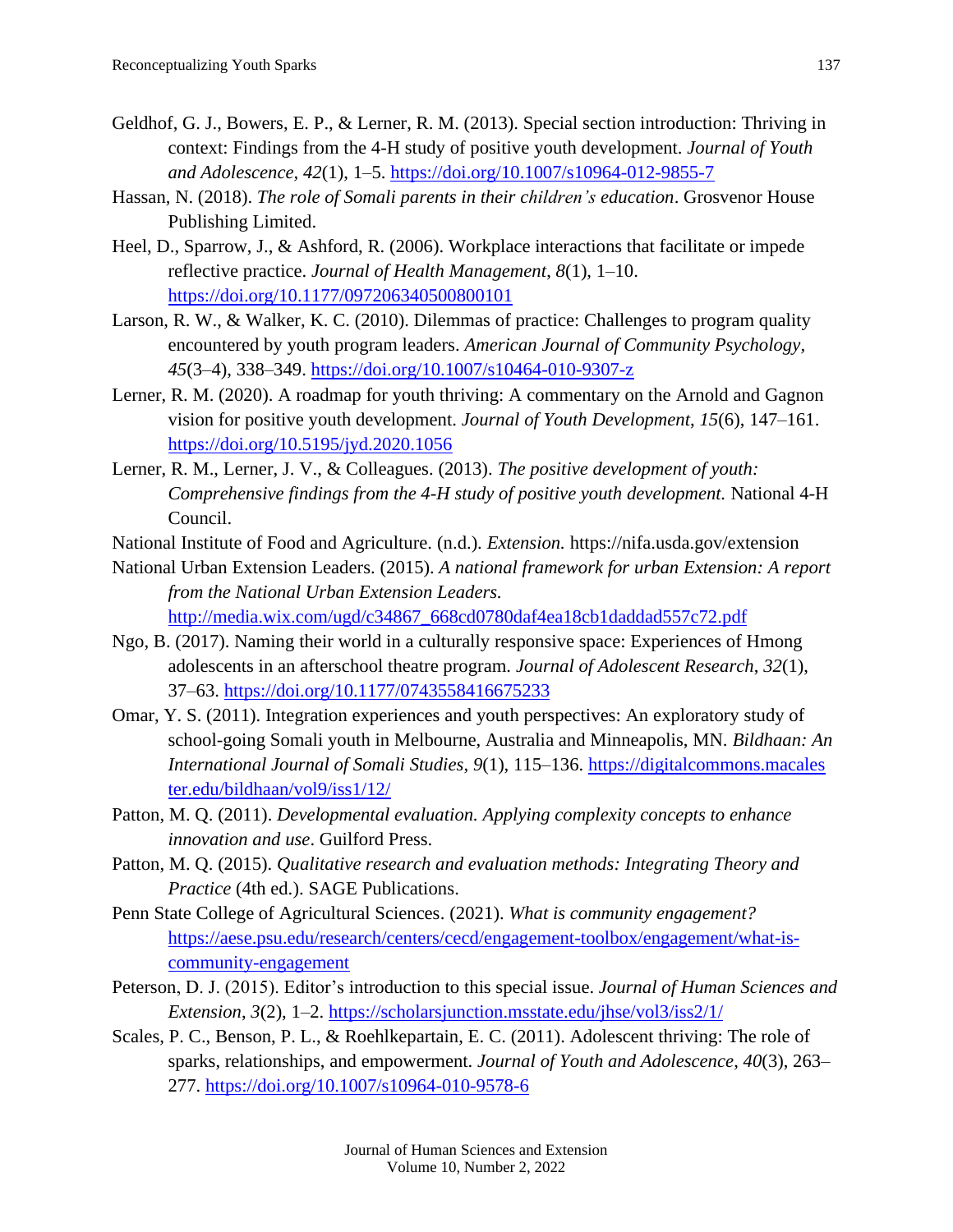- Search Institute. (2014). *The developmental relationships framework*. [https://www.search](https://www.search-institute.org/developmental-relationships/developmental-relationships-framework/)[institute.org/developmental-relationships/developmental-relationships-framework/](https://www.search-institute.org/developmental-relationships/developmental-relationships-framework/)
- Seevers, B., Graham, D., Gamon, J., & Conklin, N. (1997*). Education through Cooperative Extension*. Delmar Publishing.
- Simpkins, S. D., Riggs, N. R., Ngo, B., Vest Ettekal, A., & Okamoto, D. (2017). Designing culturally responsive organized afterschool activities. *Journal of Adolescent Research*, *32*(1), 11–36.<https://doi.org/10.1177/0743558416666169>
- Skuza, J. A. (2019). Teens in the Somali diaspora: An evaluative program study. *Journal of Youth Development*, *14*(2), 153–165.<https://doi.org/10.5195/jyd.2019.703>
- Suárez-Orozco, C., Strom, A., & Larios, R. (2018). *A culturally responsive guide to fostering the inclusion of immigrant-origin students*. University of California Los Angeles School of Education and Information Studies, Re-imagining Migration. [https://reimaginingmigratio](https://reimaginingmigration.org/wp-content/uploads/2018/07/Final_Inclusive_CS0-Curriculum_V7_8_9_2018-4.pdf) [n.org/wp-content/uploads/2018/07/Final\\_Inclusive\\_CS0-Curriculum\\_V7\\_8\\_9\\_2018-](https://reimaginingmigration.org/wp-content/uploads/2018/07/Final_Inclusive_CS0-Curriculum_V7_8_9_2018-4.pdf) [4.pdf](https://reimaginingmigration.org/wp-content/uploads/2018/07/Final_Inclusive_CS0-Curriculum_V7_8_9_2018-4.pdf)
- Timmons, J., & Dworkin, J. (2020). A literature review of family engagement with African immigrant and refugee families. *Journal of Human Sciences and Extension*, *8*(2), 186– 200. <https://scholarsjunction.msstate.edu/jhse/vol8/iss2/10/>
- TPT Twin Cities PBS, Ka Joog, & Somali Museum of Minnesota (Producers). (2017). *Somalia: A nation of poets* [Documentary]. TPT Twin Cities PBS.
- Tzenis, J. A. (2018). *Contradictions in belonging: Educational aspirations and agency of youth in the Somali diaspora* [Doctoral dissertation, University of Minnesota, Minneapolis, MN.]. University of Minnesota Digital Conservancy. [https://conservancy.umn.edu/bitstream/handle/11299/200242/Tzenis\\_umn\\_0130E\\_19338](https://conservancy.umn.edu/bitstream/handle/11299/200242/Tzenis_umn_0130E_19338.pdf?sequence=1) [.pdf?sequence=1](https://conservancy.umn.edu/bitstream/handle/11299/200242/Tzenis_umn_0130E_19338.pdf?sequence=1)
- Tzenis, J. A. (2019). Understanding youths' educational aspirations in the Somali diaspora. *Journal of Youth Development*, *14*(2), 10–24.<https://doi.org/10.5195/jyd.2019.717>
- WestSouthwestIAF. (2014). *Ernesto Cortes on relational meetings* [Video]. YouTube. <https://www.youtube.com/watch?v=g42mLGATG-c>
- Wolcott, H. F. (2008). *Ethnography: A way of seeing* (2nd ed.). AltaMira Press
- Wong, N.-W. A. (2010). "Cuz they care about the people who goes there": The multiple roles of a community-based youth center in providing "youth (comm)unity" for low-income Chinese American youth. *Urban Educatio*n, *45*(5), 708–739. <https://doi.org/10.1177/0042085909355766>

*Joanna A. Tzenis,* Ph.D., is an Associate Extension professor at the University of Minnesota Extension Center for Youth Development. Her scholarship and practice are concerned with issues of equity and opportunity in education, with an emphasis on youths' pathways to higher education, the sociocultural foundations of education, and advancing the use of communityengaged research processes. She has a Ph.D. in organizational leadership, policy, and